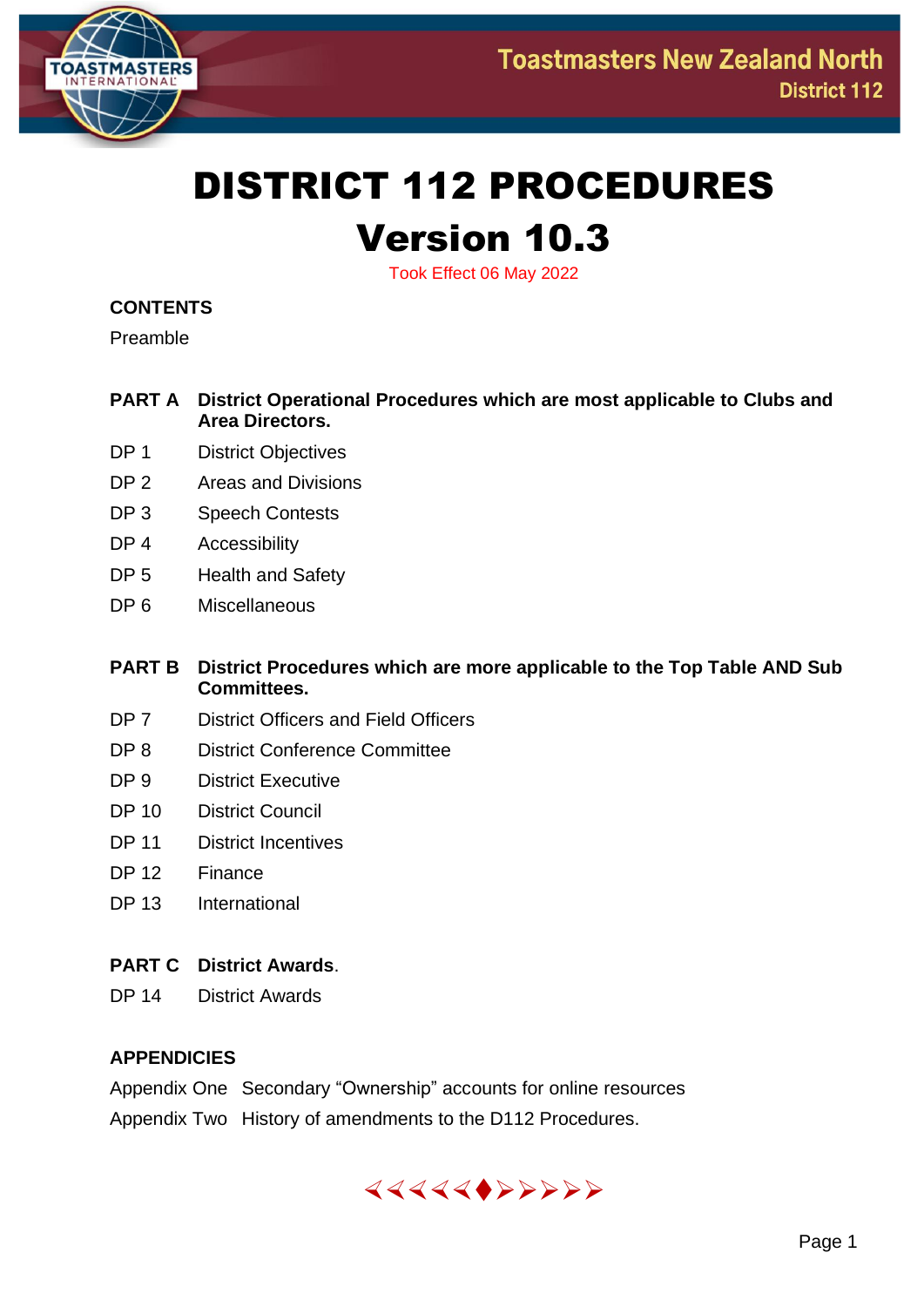#### PREAMBLE

#### **Toastmasters' International governing documents**

District 112 is governed by the Toastmasters International Governing Documents comprising the Articles of Incorporation, Bylaws of Toastmasters International, District Administration Bylaws, Club Constitution and the Toastmasters International Policies and Protocols, which are common to all Districts. No procedure of District 112 may conflict with or duplicate these governing documents.

#### **District D112 Procedures**

District 112 Procedures provide guidance where the Toastmasters International Governing Documents are silent or vague. They define District 112 traditions and unique aspects of our district culture. Details related to awards, trophies and other district traditions provide historical context and help preserve the richness of District 112 culture.

Where an aspect of District Procedure is covered in the Governing Document – the reference to the appropriate clause is shown.

These are living documents and are amended from time to time by the Board of Directors. Where the clause in the Governing Documents is amended or renumbered, the District Parliamentarian and the District Director may jointly amend the reference in the District Procedures.

#### **Officer responsibilities**

Members of the District Council are encouraged to review District 112 Procedures together with the source governing documents. These Governing Documents consist of: The Articles of Incorporation for TI, the Bylaws of TI, the Standard Club Constitution; and those ones which affect Districts – the District Administration Bylaws and the Policies and Protocols. They can be found at

**[https://www.toastmasters.org/leadership-central/governing-documents](about:blank)**

Abbreviations Used: TI means Toastmasters International DAB means TI District Administrative Bylaw Pol means TI Policy Pro means TI Protocol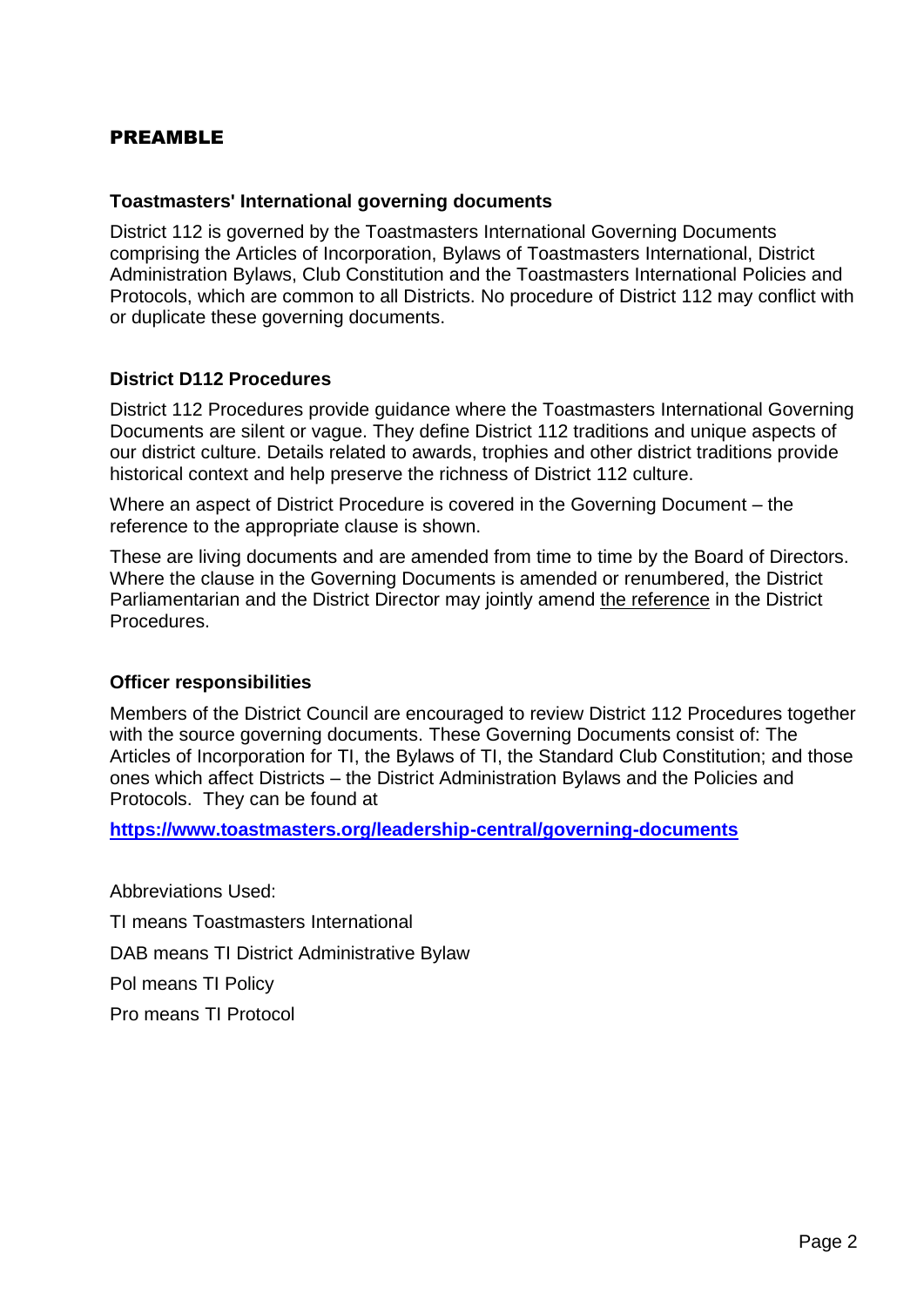# **PART A District Procedures which are most applicable to Clubs and Area Directors.**

#### **DP 1 DISTRICT OBJECTIVES**

- 1.1 The District Mission as defined by Toastmasters International is: **We build new clubs and support all clubs in achieving excellence.**
- 1.2 To improve the promotion of Toastmasters International within New Zealand, each year District 112 shall aim to achieve, using the District Success Plan, a minimum of Distinguished District.
- 1.3 District 112 covers a large geographical area and is committed, as much as practicable, to providing the benefits of Toastmasters to rural and urban areas and to ensuring that urban and rural members are enabled to take advantage of the communication and leadership opportunities in the District.

#### **DP 2 AREAS AND DIVISIONS**

- 2.1 The District shall organise Areas into Divisions. DAB Article VI
- 2.2 New clubs shall be assigned to an Area. Pro 7.0 [1B]
- 2.3 The groupings below reflect the weekends over which the Division Conferences will be held. This facilitates representation of one of the Trio (DD, PQD and CGD) at each Division Conference:

| Group 1 Divisions | K, O and R   |
|-------------------|--------------|
| Group 2 Divisions | L, N and $Q$ |
| Group 3 Divisions | M and P      |

- 2.4 Draft Division Conference(s) dates set by the current District Team, need to be ratified by the Trio Elect after consultation with the Division Directors Elect no later than 30<sup>th</sup> June.
- 2.5 Division Directors shall, in consultation with their Immediate Past Division Director, arrange and hold a suitable ceremony sometime in the first six months of the Toastmaster year for the purpose of presenting Division awards and honouring achievement. This ceremony may be held in conjunction with another event
- 2.6 There shall be a District Awards event, to be held no later than the  $30<sup>th</sup>$  of September, where the awards pertaining to the previous Toastmasters year shall be presented. Wherever possible the District Awards Event shall be in person. If that is not possible due to circumstances beyond the Districts control, a virtual event shall be held and the trophies etc are then forwarded direct to the recipients.
- 2.6.1 The appendix specifies which awards are presented at this event and which are presented at the District Conference.
- 2.7 The following separate Agenda Items to be included at Division Conferences and Contests:
	- (i) An address by the District Director or their representative.
	- (ii) Recognition of members from the Division who have achieved a Distinguished Toastmaster Award or Received District 112 awards.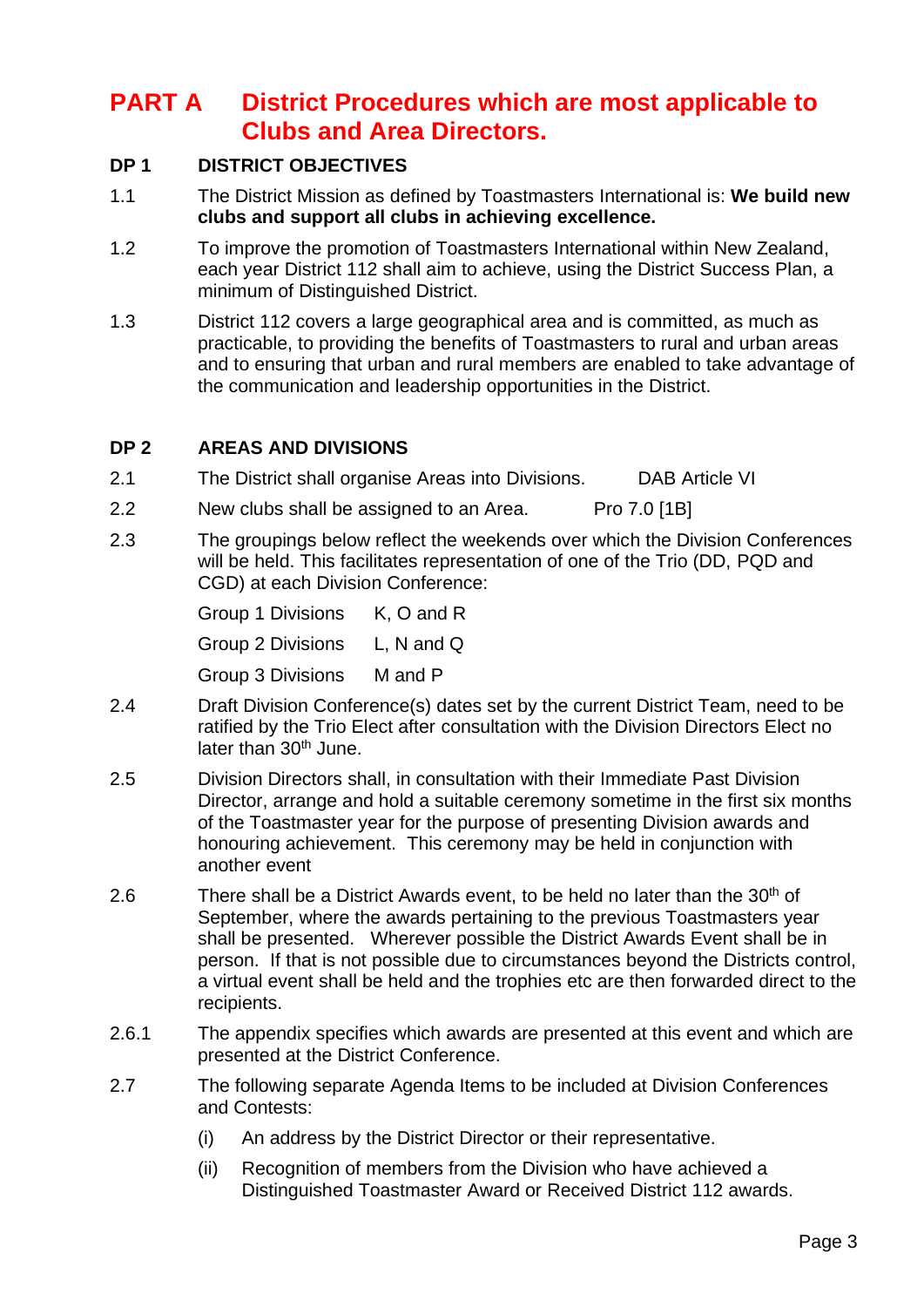- (iii) Promotion of the District Conference
- (iv) Other matters as advised by the District Director
- 2.8 Area Directors and Area Councils
- 2.8.1 Area Councils have the activities and role as specified in Pro 7.1 Section 8.
- 2.8. 2 Should the office of Area Director be vacant, or the Area Director is unable or unwilling to act, then the Division Director or the Division Director Elect is authorised to convene the Area Council, and may, if appropriate appoint an independent non-voting chair for the meeting. Should the office of Division Director be vacant, the District Director or District Director Elect shall appoint someone to convene and chair the Area Council.

#### 3 **SPEECH CONTESTS**

- 3.1 All District 112 Speech and Evaluation contests shall be conducted in accordance with Toastmasters International Speech Contest Rules.
- 3.2 Once the selection of the optional contests has been approved by the first meeting of the District Executive (Policy 6.0 [1B]), the Program Quality Director shall advise the selection to all clubs, within one week of the meeting.
- 3.3 Areas with four or fewer clubs shall allow the two highest placed available contestants in the four speech contests from each club, to compete in the Area contest. This clause is perpetual communication of the rule in the Speech Contest Rulebook.
- 3.4 Divisions with four or fewer areas shall allow the two highest placed available contestants to proceed from area to division. This clause is perpetual communication of the rule in the Speech Contest Rulebook.
- 3.5 Provided that Toastmasters International protocol and recommended practice are complied with, all contests at District and Division level, may be recorded and all contestants must be prepared to use any amplification or recording equipment supplied.
- 3.6 The Program Quality Director is responsible for District Level Contests, including appointing Contest Chairs and Chief Judges.
- 3.7 Scheduling of Contests
- 3.7.1 The District Executive, on the recommendation of the Program Quality Director, may at its first meeting approve a timetable which specifies, the weekends during which the different Divisions shall hold their Division finals, and which contest finals shall be held at that Division Conference.
- 3.7.2 The proposed dates of Area Contests need to be approved by the Division Director.
- 3.7.3 No Area or Division Contest/Conference may be held on a weekend which clashes with either:
	- (i) District Officer Training; or
	- (ii) A neighbouring Division's Conference/Contest or Club Officer Training.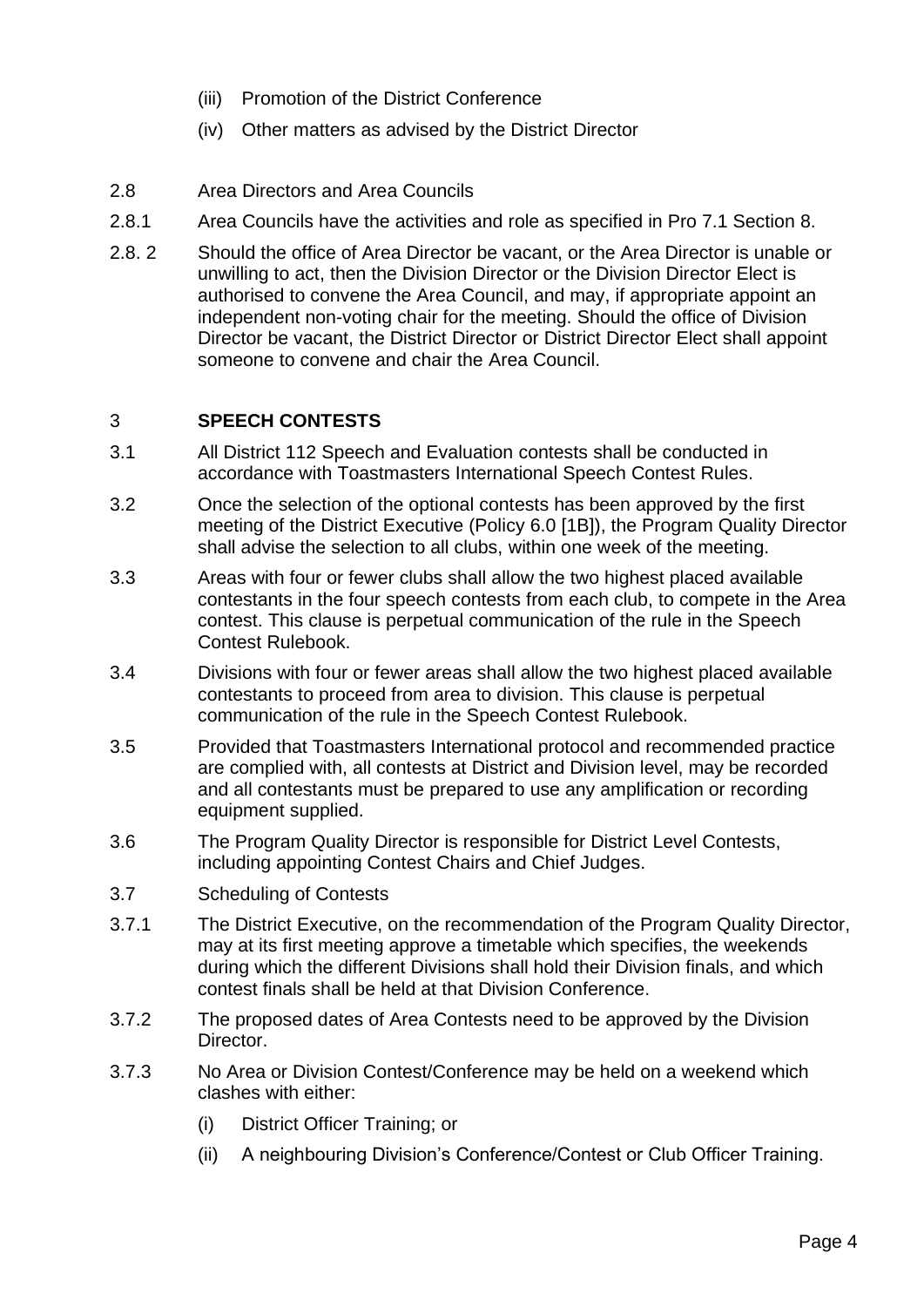- 3.8 District Finalists will meet their own costs for, optional meals, travel, and accommodation.
	- (i) If they attend only the contest and the contest briefing, and no other part of the conference, they shall pay no registration.
	- (ii) If attending the full conference, will be charged the early bird or first timer rate whichever is lower.
	- (iii) If attending for one day only they shall be charged 80% of the daily rate.

#### **DP 4 ACCESSIBILITY**

- 4.1 In accordance with Article III, Section 2 of the Bylaws of Toastmasters International, and relevant New Zealand Law, the following District 112 Procedure establishes minimum standards relating to members with disabilities, applicable at all levels of the District. These do not apply to clubs; however, Clubs are recommended to follow these as guidelines.
- 4.1.2 District Leaders of an event are to take all reasonable steps to ensure that all members eligible to attend the event, have the facilities to fully participate in all aspects of that event. These include, but are not limited to:
	- (a) All District documents shall be in an accessible format which is readable and usable by all Toastmasters, regardless of the device they use. (This includes, but is not limited to, text to speech conversion software, magnification, and specialist keyboards. Formats to be used include Microsoft Word and Excel, HTML and PDF. All materials need to be provided prior to the event).
	- (b) All venues used must have wheelchair access and reserved mobility parking places.
	- (c) Where a stage is used, which is more than 200 mm above floor level, suitable access and egress is to be provided for mobility impaired members. (This generally means a ramp.)
	- (d) Where a member has hearing issues, at their request reserved seating is provided at the front of the room and consideration is given to the use of a microphone.
- 4.1.3 The term "document" includes pages published on the D112 website [\(www.d112tm.org.nz\)](about:blank), links from the District's social media accounts and others as determined by the District. The target accessibility standard is WCAG 2.1, level AA. Members and other viewers are invited to evaluate and submit feedback on the achievement of that standard to the District Webmaster.
- 4.1.4 Text documents stored on the website may be in any valid format normally, Microsoft Word or Adobe PDF. They are usually used as information links, such as the documents required for District Executive and Council meetings. All documents, except for those with limited retention, are grouped and categorised as determined by the District Webmaster and Leadership Team

#### **DP 5 HEALTH AND SAFETY**

5.1 The NZ Health and Safety at Work Act 2015 (HSWA) does not apply to Toastmasters as voluntary organizations are currently exempt from the full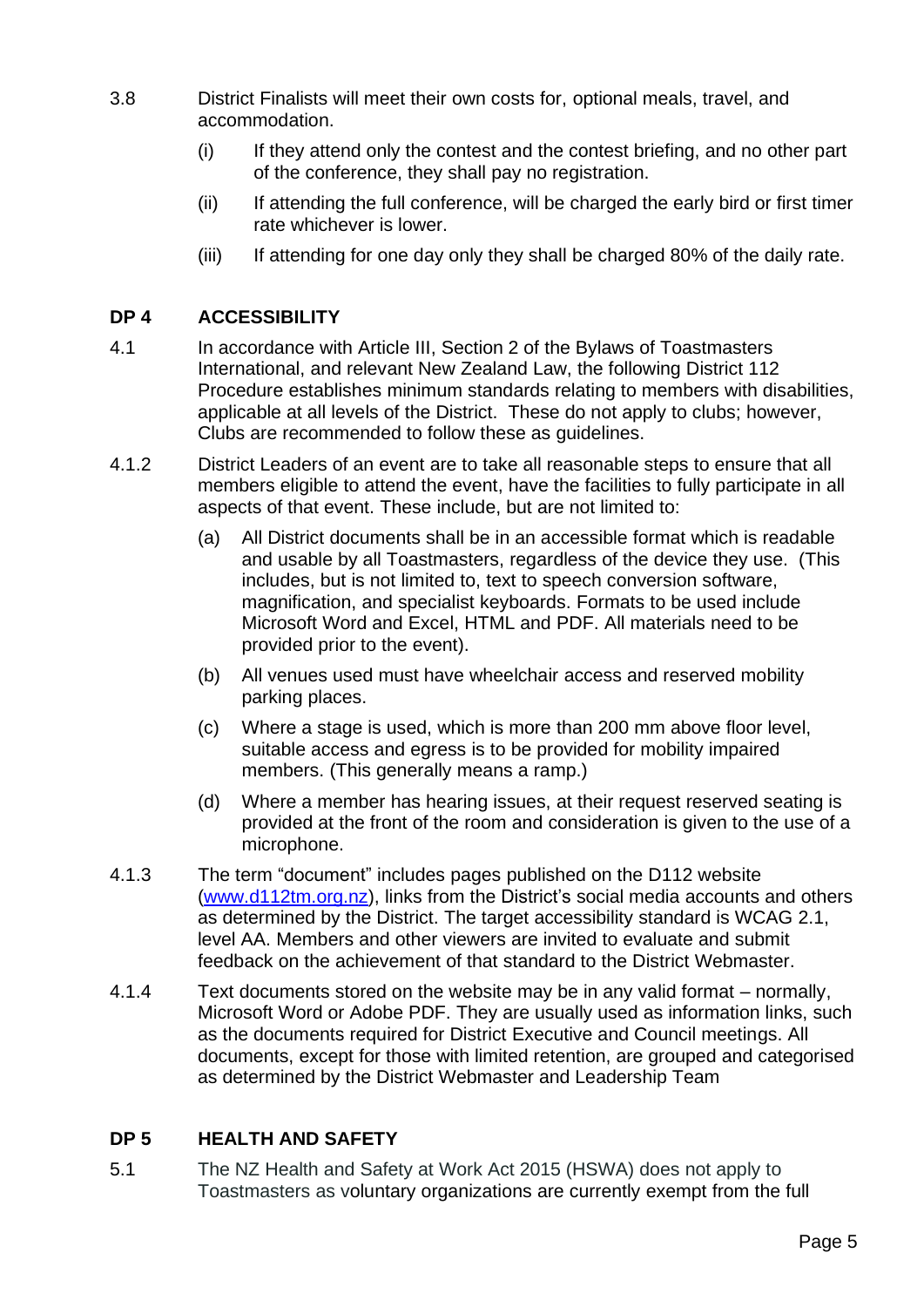health and safety requirements under New Zealand Law. However, as a responsible Organisation and in terms of our international values, the District should ensure that our events have an environment that is free from risks to health and safety.

- 5.1.1 These best practice guidelines apply to all District 112 events, including Division and Area level events. Whilst these guidelines do not apply to individual clubs, it is strongly recommended that all clubs consider the issues raised and adopt such practices to ensure that their events will also take place in a safe and secure environment.
- 5.1.2 All District events are to adhere to the Government's pandemic regulations. All clubs are recommended to comply with the Government's pandemic regulations.
- 5.1.3 The following individuals are responsible that these guidelines are implemented at District events:

| Event/Level                                                     | Officer responsible for implementing<br>these guidelines                                              |
|-----------------------------------------------------------------|-------------------------------------------------------------------------------------------------------|
| <b>District Conference</b>                                      | Program Quality Director assisted by the<br><b>District Logistics Manager and Conference</b><br>Chair |
| <b>District Executive Meetings</b>                              | <b>District Logistics Manager</b>                                                                     |
| <b>District Officer Training</b>                                | <b>District Logistics Manager</b>                                                                     |
| All Division Events - Division<br>Conference, Division Council. | <b>Division Director</b>                                                                              |
| Area Events - Area Council,<br>Contests                         | Area Director                                                                                         |

#### **5.2 BEFORE THE EVENT**

This section provides District Best Practice the actions needing to be performed before the start of the event.

- (i) Ascertain whether the hired venue has a current "Building Warrant of Fitness". If it does not, consider the health and safety implications.
- (ii) Review the venue's emergency plan, identifying evacuation assembly areas, locations of fire alarms, first aid kits and other relevant information.
- (iii) Ensure that you have the name and contact details for the venue representative who should be contacted if safety and security issues occur during the event. Ascertain whether there will be any first aiders on site during the event.
- (iv) If you are not familiar with the area, identify the nearest Medical Centre/A&E which will be open during the event.
- (v) Check that emergency exits are clearly identified and are not blocked or obstructed.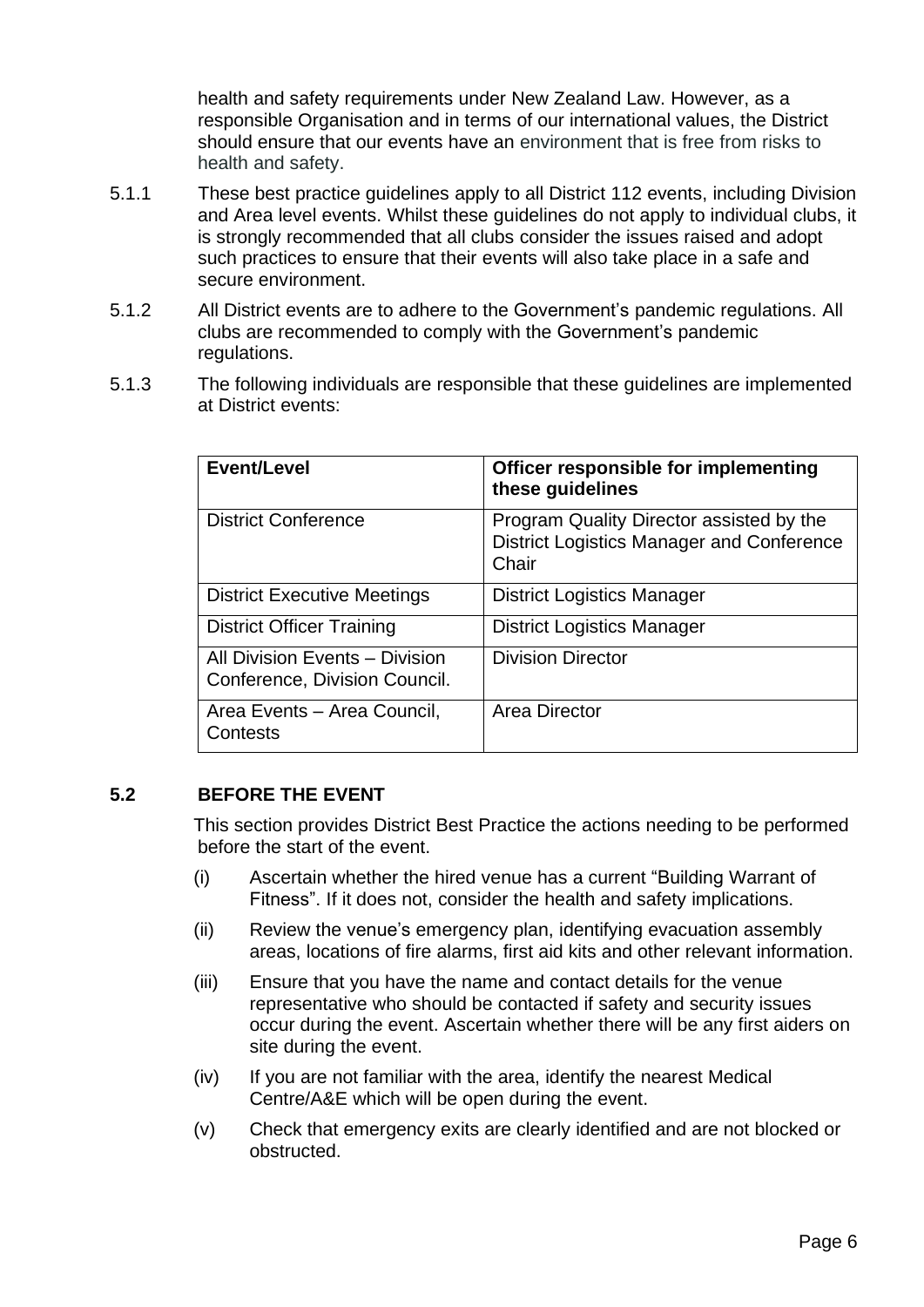- (vi) Ensure that there is a sign in sheet available when the attendees start arriving.
- (vii) If there are no venue staff on site during your event, designate appropriate members as fire wardens.
- (viii) Once the set-up is complete, do a walk through to identify and remedy any hazards. This includes any potential tripping hazards and other hazards wherever attendees could be walking, including between the parking areas and the buildings. In room set up, ensure that the aisles are wide enough in the event of an evacuation and that tables etc. are not blocking easy access to emergency exits.
- (ix) All electrical cables on the floor are to either be covered or taped to the floor.
- (x) Electrical appliances used must comply with NZ electrical standards.
- (xi) Develop your script/notes for the Health and Safety/Housekeeping announcements at the commencement of the event.

#### **5.3 DURING THE EVENT**

- (i) The Health and Safety/Housekeeping announcements are made at the start of each day's events. If the numbers attending are likely to increase later during the event, consider whether a reiteration is appropriate.
- (ii) Ensure that every person attending the event has signed in (and that their name is legible). In the event of an evacuation take that sheet with you, to verify that everyone is out.

#### **DP 6 MISCELLANEOUS**

#### 6.1 Communications

- 6.1.1 The District will provide club email aliases which the clubs are expected to use.
- 6.1.2 Clubs are to establish and maintain a valid list of current club officers on the TI website. (D112 distribution lists are based on the TI records).
- 6.1.3 District Officer aliases are updated at the July 1<sup>st</sup> officer changeover, and other times as required.
- 6.2 Parliamentary Procedure

The current edition of "Members' Meetings" by Mark von Dadelszen DTM PDG to be used as the authority for Parliamentary Procedure in District 112. DAB Article XIII.

6.3 District Roll of Honour

The District Administration Manager shall maintain a perpetual D112 Roll of Honour on the District Website and a soft copy. Each year it shall contain the following details:

- (i) District Director, their home club, and the result in the Distinguished District program.
- (ii) Winners of the District Trophies and their home club.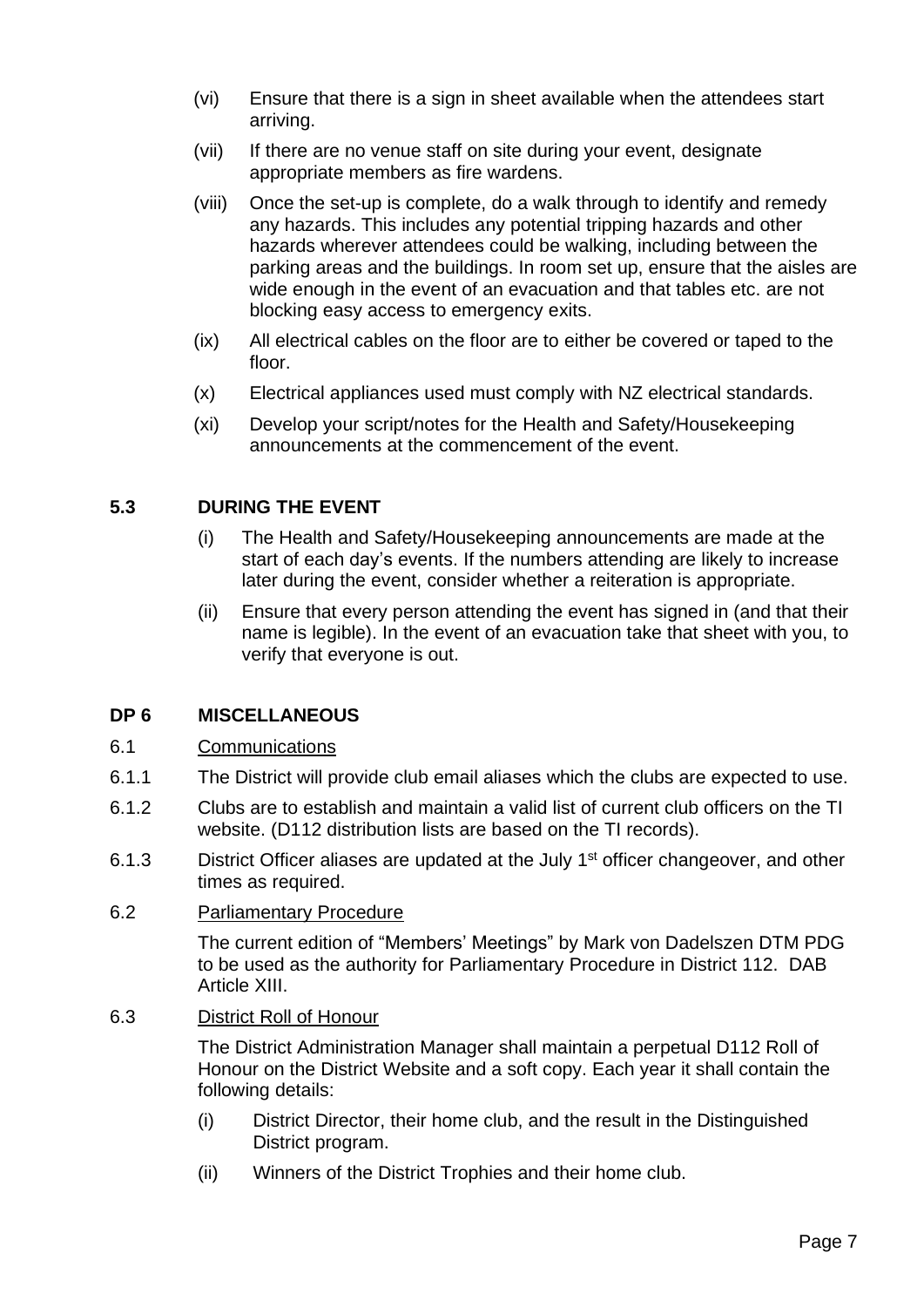- (iii) Winners of the District Contests and their home club
- (iv) Recipients of the Distinguished Toastmaster award during the year and their home club
- (v) Recipients of the Triple Crown award during the year

## **PART B District Procedures which are more applicable to the Top Table and Sub Committees.**

#### **DP 7 DISTRICT OFFICERS AND FIELD OFFICERS**

- 7.1 The roles of Finance Manager, Administration Manager, Public Relations Manager and Area Directors are appointed by that year's District Director and confirmed by the District Council.
- 7.2 The District Director may make ex-officio appointments to hold office during the District Director's term. These ex-officio appointees are known as District Field Officers. They provide support in areas not covered by the Toastmasters District structure. Examples of District Field Officer positions are Webmaster, Parliamentarian, Zoom Master and Statistician.
- 7.3 The District Parliamentarian shall provide advice on questions concerning Toastmasters International governing documents and parliamentary procedure as requested by the presiding officer or members of the District Council.
- 7.4 Under the direction of the District Director the District Parliamentarian shall organise and oversee the running of the credentials desk at the May District Council Meetings, which always shall be in accordance with Toastmasters International Policies and Protocols.
- 7.5 The incoming Area and Division Directors-elect shall be given a tutorial period comprising education and administration and be issued with guidelines and/or District Leader Manuals, prior to taking office on 1<sup>st</sup> July. This shall be the responsibility of the Program Quality Director. *Pro 7.1 Section 3*

#### **DP 8 DISTRICT CONFERENCE**

#### 8.1 Hosting the District Conference

A Club or Clubs wishing to bid to host the District 112 Conference must submit their bid on the official bid form to the Program Quality Director at least 21 days prior to the District Executive meeting. The Bid form and details of the requirements are to be available as a downloadable word document from the District website.

- 8.2 The District 112 Annual Conference shall be held on a weekend occurring in May, and where possible on a different weekend to the District 72 Annual Conference.
- 8.2.1 Whenever possible the Annual District Conference is held physically over three days commencing on Friday morning and concluding on Sunday afternoon.
- 8.2.2 Should a virtual Annual District Conference be necessary the district shall strive to provide as much content and benefit to the virtual attendees as they would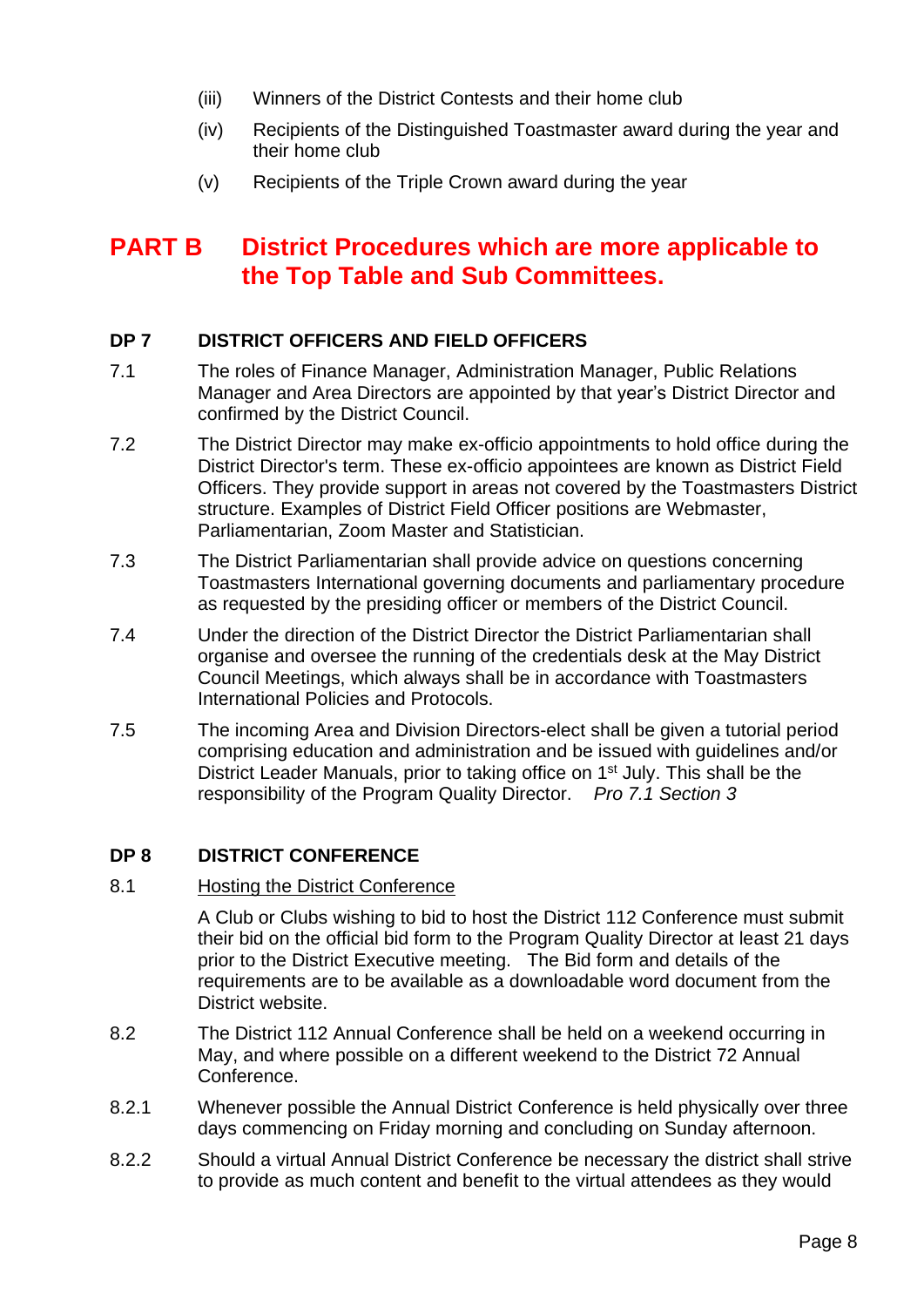have received if attending physically. The District Council and related activities, as well as the contest finals shall be held over a minimum of a two-day weekend. Educational sessions may also be held on the days prior and subsequent to that weekend.

- 8.2 3 The purpose of the Annual District Conference is to:
	- i. Hold the Annual District Council Meeting on the Saturday afternoon.
	- ii. Hold a Candidates Showcase sometime prior to the District Council for candidates for District Director, Program Quality Director, Club Growth Director and Division Directors, and at a time suitable for voting members to attend. The showcase shall follow the procedure defined in *Pro 9.0, (9).*
	- iii. At an in-person District Conference, provide a "Candidates' Corner" from the start of the Conference until one hour prior to the start of the District Council meeting.
	- iv At an online District Conference provide a "Candidates' Corner" that may begin at any time at the discretion of the District Director and be available until 9:00 am on the day of the District Council Meeting.
	- v. Accommodate the District International, Humorous, Evaluation and Table Topics Speech Contest finals.
	- vi. Provide a varied educational programme.
	- vii. Present those awards specified in Part Three.
- 8.3 The location of the District Conference is to be determined by the District Executive.
- 8.3.1 Should changes to the venue (building or hotel) become necessary, they shall be approved by the Program Quality Director and District Director in consultation with the District Conference Committee.
- 8.4 The Conference Committee:
- 8.4.1 The conference committee is a subcommittee of the District Executive Committee and is responsible to the Executive, through the Program Quality Director.
- 8.4.2 The Conference Committee Chair, Registrar and Treasurer are appointed by the District Director.
- 8.4.3 The District Director, Program Quality Director, Club Growth Director and District Finance Manager are ex-officio members of the Conference committee.
- 8.4.4 Other members of the conference committee are appointed by either the District Director or the Program Quality Director.
- 8.4.5 If a member of the committee resigns, their replacement is appointed by either the District Director or the Program Quality Director as provided for in 8.4.2 and 8.4.4.
- 8.5 Role of the District Executive Committee:
- 8.5.1 Approves the conference programme, including presenters of educational sessions.
- 8.5.2 Provides the conference committee with a list of Toastmasters International Policies, Protocols and Bylaws as well as District Procedures relating to the conference.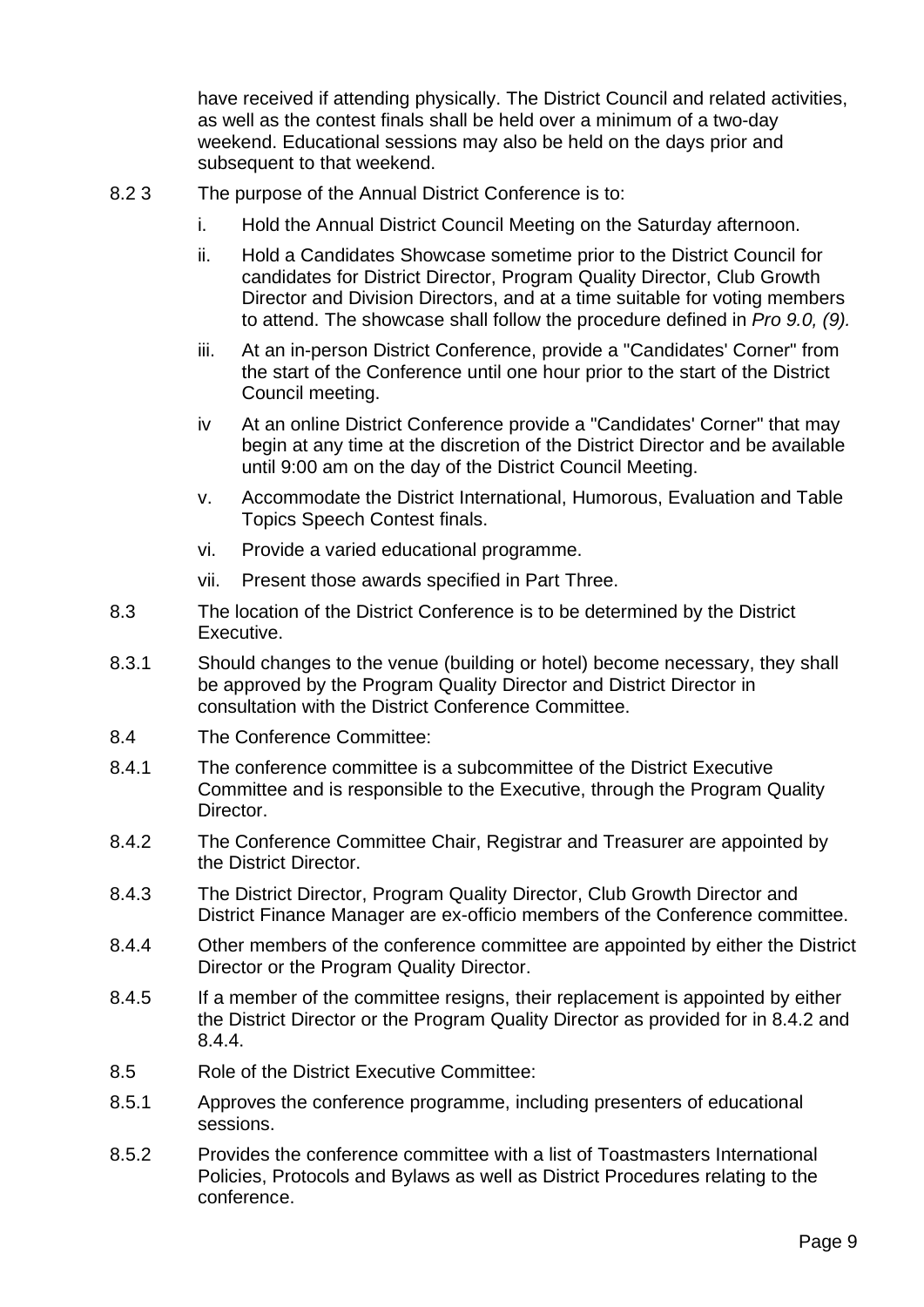- 8.5.3 Approves the conference budget, including the registration fees and any terms and conditions relating to the fee structure. Note that the conference budget becomes a component of the District Budget and is fixed once submitted to Toastmasters International by 30<sup>th</sup> September.
- 8.6 Conference Finance:
- 8.6.1 The District Director is the only District Officer authorised to sign contracts on behalf of the District.
- 8.6.2 The Conference committee shall comply with any written requirements from the District Finance Manager relating to financial management, records, and related areas.
- 8.6.3 The expenditure for any item which is more than \$150 over the approved budget requires the prior consent of the Program Quality Director and the District Finance Manager.
- 8.6.4 Conference expenditure shall comply with the District expenditure controls outlined in DP 12.
- 8.6.5 Where Conferences incur expenses in advance of receiving income, the Program Quality Director may apply to the District Director for the expenses to be met from general funds and charged against the conference budget.
- 8.7 The District 112 Conference Handbook, adopted or amended under the joint authority of the District Director and the Program Quality Director, is the guide to be followed by District Conference Committees except where it is incompatible with District 112 Procedures, or Toastmasters International Policy or Protocols.
- 8.8 At least six months prior to the conference, the District conference shall be promoted on the District website. The District Conference committee will provide content to be displayed on the District website promoting the District Conference. This will be updated and will include contest dates, details of keynote speakers and workshops. This may include a link to the District Conference site or page(s). The current year's District Conference content is to be removed from the District website prior to the start of the next Toastmasters Year.

#### **DP 9 DISTRICT EXECUTIVE AND DISTRICT MANAGEMENT**

- 9.1 The District 112 Executive Committee shall comply with the provisions of DAB Article XI (a) and *Pro 7.1 (5).*
- 9.2 The Incoming District Executive Committee shall hold its first meeting in July of each year, to facilitate amongst other things TI Policy 6.0 Section 1B.
- 9.3 Each year by the first meeting of the District Executive Committee, the District Director shall issue an organisation chart for the District, showing lines of accountability and reporting. These lines shall comply with the District Administrative Bylaws where applicable and shall otherwise be as determined by the District Director.
- 9.4 There shall be a committee consisting of the of the District Director, Program Quality Director, and Club Growth Director. This committee's role is restricted to operational coordination and planning, and it may not exercise any of the roles or powers allocated to the District Executive Committee. The committee shall meet virtually at least once a month. The District Director may,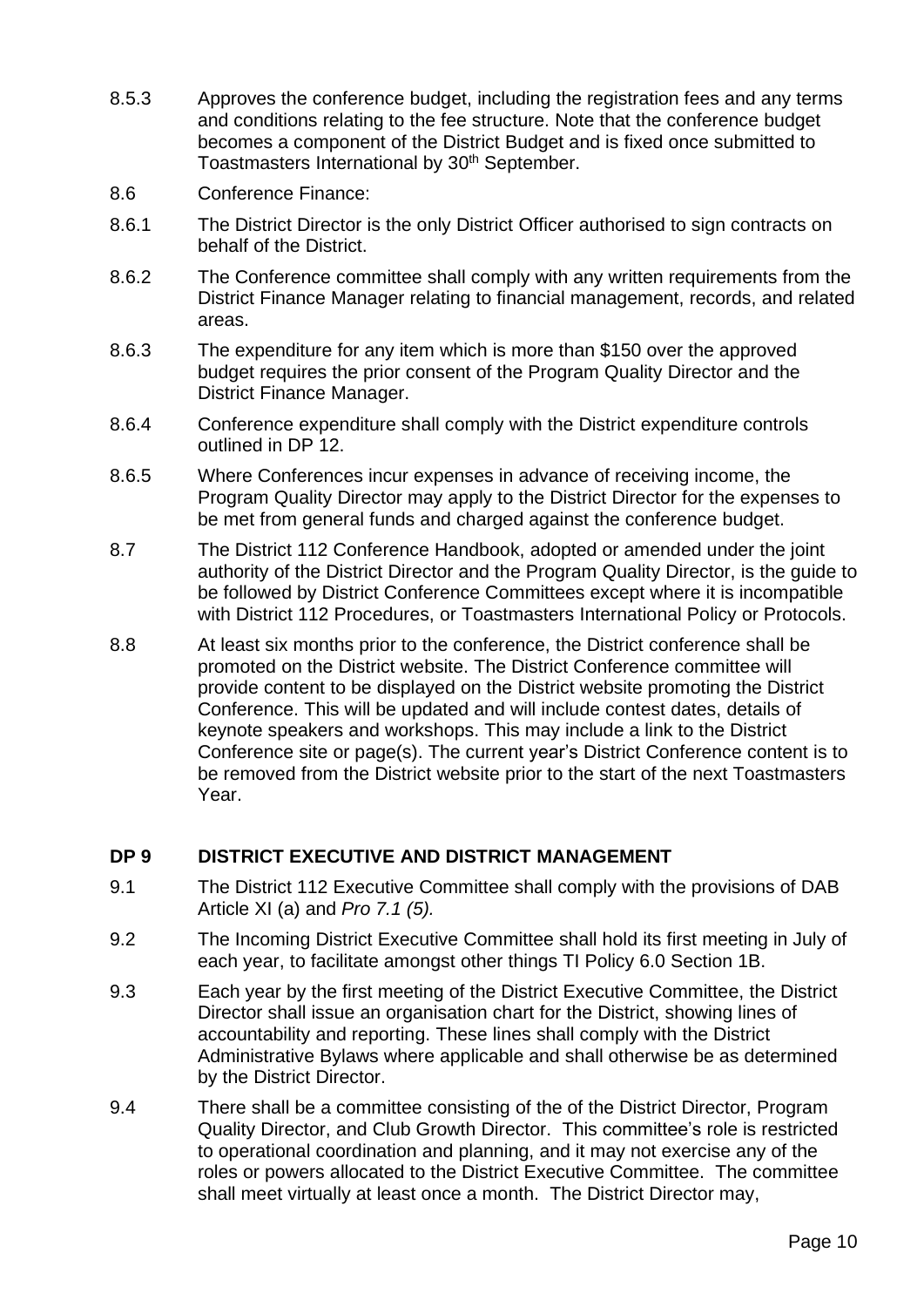occasionally, invite other District officers and the District Parliamentarian to attend as required.

- 9.5 Division Directors, District Director, Program Quality Director, Club Growth Director, District Public Relations Manager, will provide a report to the Administration Manager 21 days prior to District Executive meetings. The Immediate Past District Director has the option of providing a report. The agenda, reports, notices of motion received, and any other item specified in Pro 7.1 (5) are to be published on the District Website at least 14 days prior to the meeting. All clubs and District Officers shall be advised when papers are made available on the website.
- 9.6 The minutes of the District Executive Committee meetings shall be published on the District Website within 28 days of the close of the meeting.
- 9.7 District Procedure Changes
- 9.7.1 Recommendations regarding changes to the District procedures shall be published on the District website at least two weeks prior to the District Executive meeting at which they are to be considered.
- 9.7.2 When any changes are made to the District Procedures those documents are to be updated and published on the District Website within 28 days of the close of the meeting.
- 9.7.3 It is the responsibility of the current year's District Director to review all District Procedures to ensure any changes need to be made, and that the documents are still relevant. The District Director may appoint a District Procedures Review Committee to assist with this review.
- 9.8 Reports and other items to the meeting which were received by due date are deemed received when the meeting approves the agenda. A member wishing to raise a late item is required, at the appropriate agenda item, to move that it be received. If the meeting agrees to receive the item, the item is open for discussion.
- 9.9 District Officers are requested to submit any written questions to the District Administration Manager, up to a week prior to this meeting. Those questions will be addressed in the appropriate agenda item prior to any questions on the day.
- 9.10 If you have a question or comment on the day of the meeting.
	- i. In a virtual meeting, please type your question into the chat and wait to be acknowledged by the chair.
	- ii In a physical meeting, please raise your hand and wait to be acknowledged by the chair.
- 9.11 At a Virtual Meeting the chair will put a motion and then ask if there is any opposition to it. If no member objects to the motion, the motion is carried. If there is any opposition then there is a vote using the polling option in Zoom. The poll is open for two minutes. Either the chair or any ten district officers can request a formal vote, in which case each district officer is asked to give a spoken vote of Aye No or Present. (present means they did not vote).
- 9.12 District Website and Social Media
- 9.12.1 All advertising on the District Website and social media shall comply with Toastmasters International Guidelines, Policies and Protocols as well as New Zealand Law.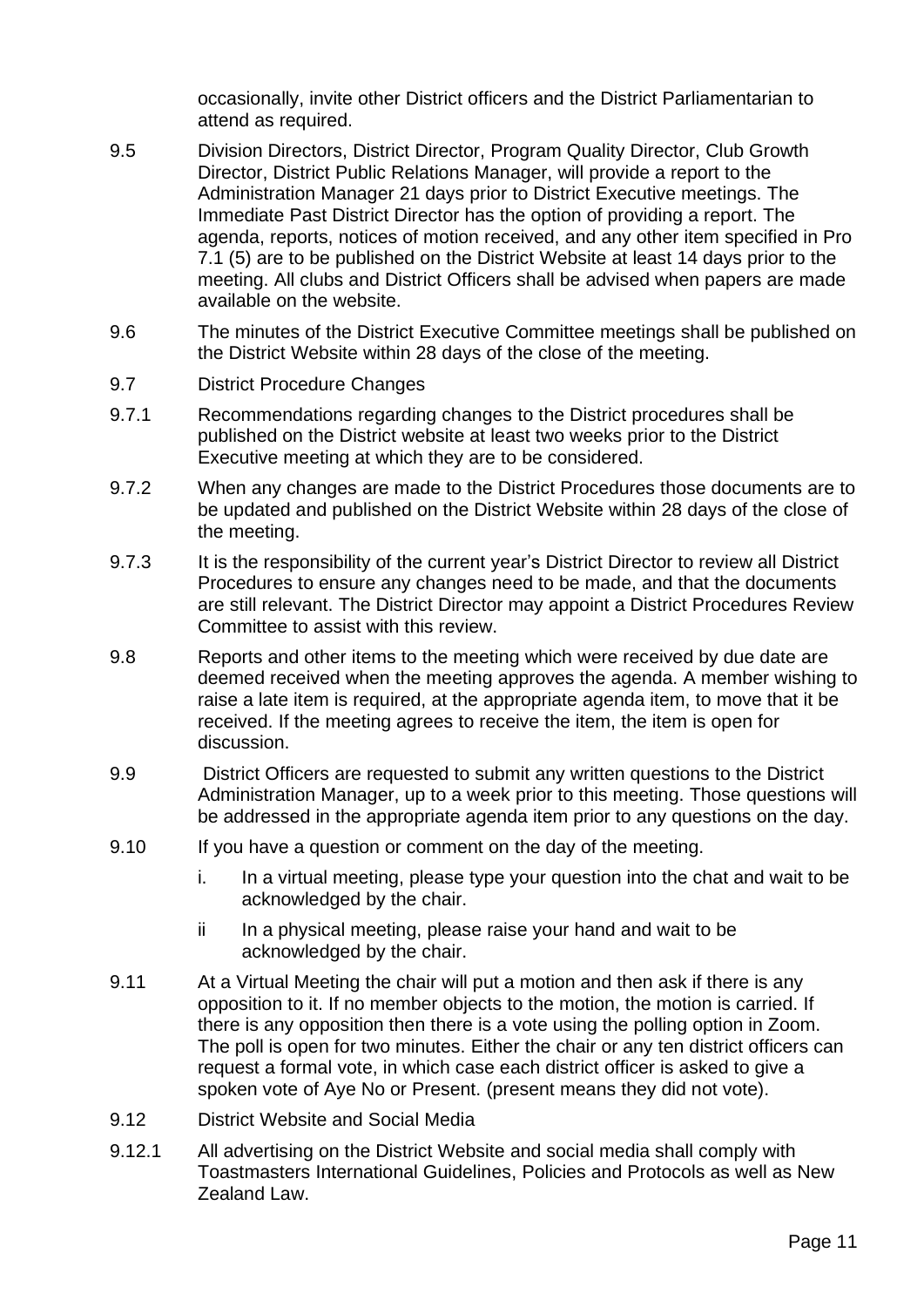- 9.12.2 As provided for in Pro 4.0 (2) the District Director is the primary owner of all District 112 websites and social media accounts.
- 9.12.3 Apart from the District Director, all web-based accounts shall have one other "secondary" administrator login. That is recorded with the District Administration Manager. Details of the secondary owners are shown in Appendix one. The secondary owner becomes the first point of contact for that resource. Other accounts are established as needed, with the consent of the District Director.
- 9.12.4 Payments are made as provided in DP 12.6.2.
- 9.12.5 Images stored on the website are also grouped and categorized as determined by the District Webmaster, with retention times being under the advice of the Leadership Team. Images should not be high-resolution unless that is deemed necessary; high resolution originals may be stored elsewhere and made available as required. The storage area for high-resolution images is part of the" web presence".
- 9.12.6. Video documents should not be stored on the website unless small and of limited retention time. They may be placed either on a Google Drive with a link from the site or, if they are retained permanently, placed on the District YouTube channel, and included in a playlist at the discretion of the District PRM.
- 9.13 Records Management

This clause is to be read subject to the retention requirements of either Pol 7.2: District Management Clause 1. District Records: or New Zealand law, whichever is longer.

- 9.13.1 A panel consisting of the District Administration Manager, District Public Relations Manager, District webmaster and any other District Officer appointed by the District Director, shall review the District's web-based resources, and make recommendations to the District Director, for update, archival, deletion or deferring the review to a later date. Suggest review intervals are:
	- (i) financial documents over seven years old, annually
	- (ii) text documents: annually.
	- (iii) images: annually by category
	- (iv) Video resources: quarterly on Google Drives, annually for those on YouTube.

#### **DP 10 DISTRICT COUNCILS**

- 10.1 District 112 Councils shall be run in accordance with DAB Article IX and Pro 7.1 (6).
- 10.2 The reports and other required items as specified in Pro 7.1 (6) G are to be provided to the District Administration Manager 21 days prior to the meeting. Whilst District Council members may raise any matter at the meeting, without notice, if they give notice of an item or motion to the District Administration Manager 21 days prior to the meeting then that item or motion on notice will be included with the meeting papers.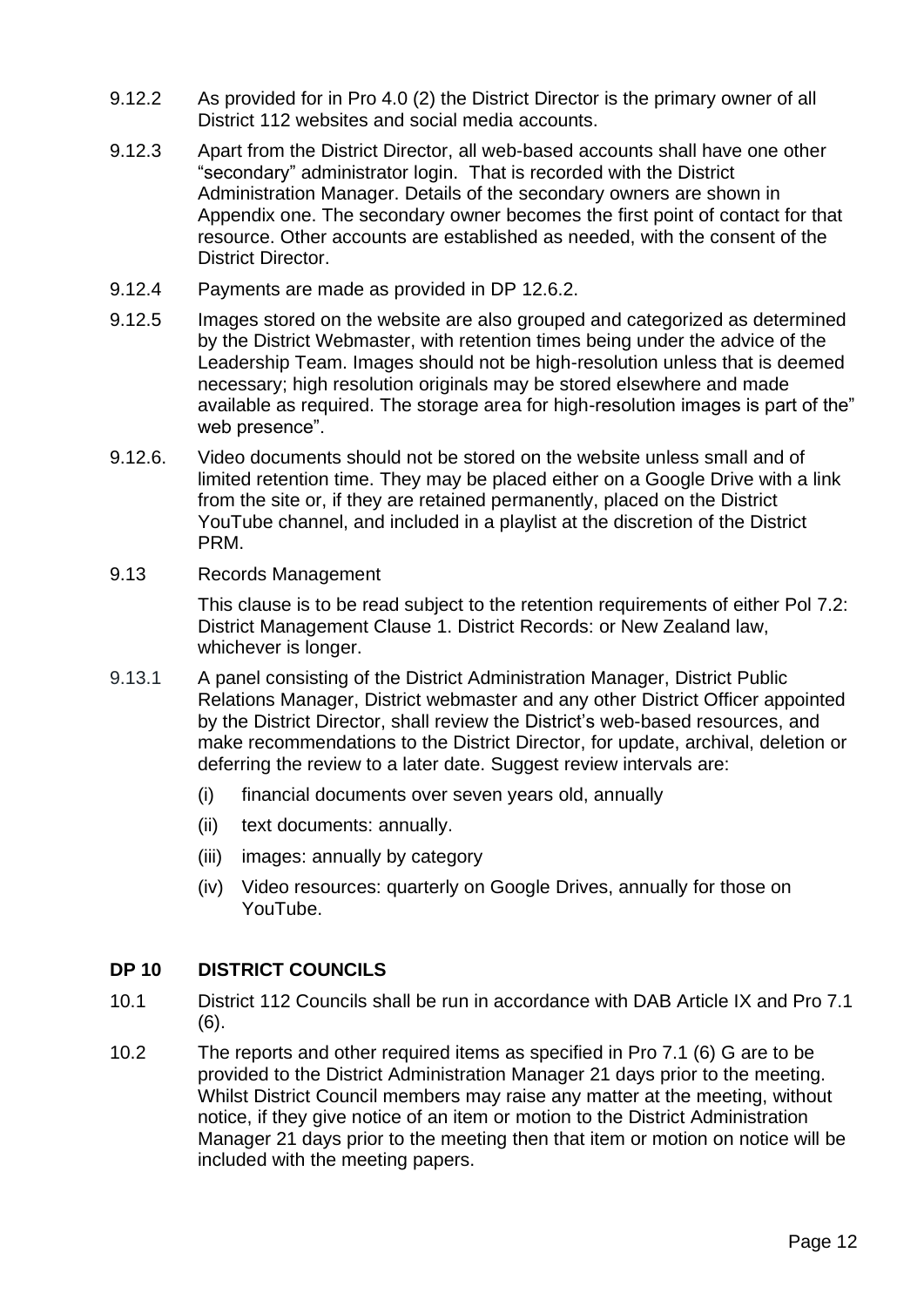- 10.3 A proposer of a motion has two (2) minutes, with a one (1) minute right of reply. All other speakers to a motion have two (2) minutes. A proposer of an amendment has two (2) minutes and speakers to an amendment have two (2) minutes. However only members of the District Council may move a procedural motion and vote on substantive and procedural motions or amendments.
- 10.4 The minutes of a District Council meeting are to be published on the District Website within 28 days of the close of the meeting.
- 10.5 The procedures and rules for District elections are as in Toastmasters International. *Pro 9.0 and DAB Article XI.*
- 10.6 Members of clubs in District 112, who are International Directors or Region Advisors, shall have speaking rights at all District Executive Committee meetings and District Council meetings.

#### **DP 11 DISTRICT AWARDS AND INCENTIVES**

- 11.1 District 112 Incentives:
- 11.1.1 This District Procedure applies to all District 112 Incentive Programmes. It does not apply to Speech Contests, which are Toastmasters International Protocol and are contained in the annual Speech Contest Rule Book.
- 11.1.2 A District Award is an ongoing award as specified in the Appendix to these District Procedures. A District Incentive Programme is a programme established by the District Leadership to run during their year of office.
- 11.1.3 District Incentive Programmes may take the forms of:
	- [a] An incentive where every participant meeting the criteria receives the specified recognition or reward, or
	- [b] An incentive where the specified first number of participants meeting the criteria receive the specified recognition or reward, or
	- [c] An incentive where the successful entry is drawn at random, from entries received.
	- [d] A competition, where entries will be judged, and a specified number of prizes awarded.
- 11.1.4 The rules of the District Incentive must clearly specify:
	- [a] The purpose of the District incentive.
	- [b] The entry criteria, and any exclusions.
	- [c] The timelines.
	- [d] The reward(s).
	- [e] How winners will be determined (for competitions the judging criteria and practices, the judge's decision will be final and not subject to appeal.)
	- [f] Anything else which aids transparency and clarity.
- 11.1.5 The written rules must be approved by the District Executive.
- 11.1.6 Once a District Incentive is launched, changes to the areas specified above may only be made with the consent of the District Executive.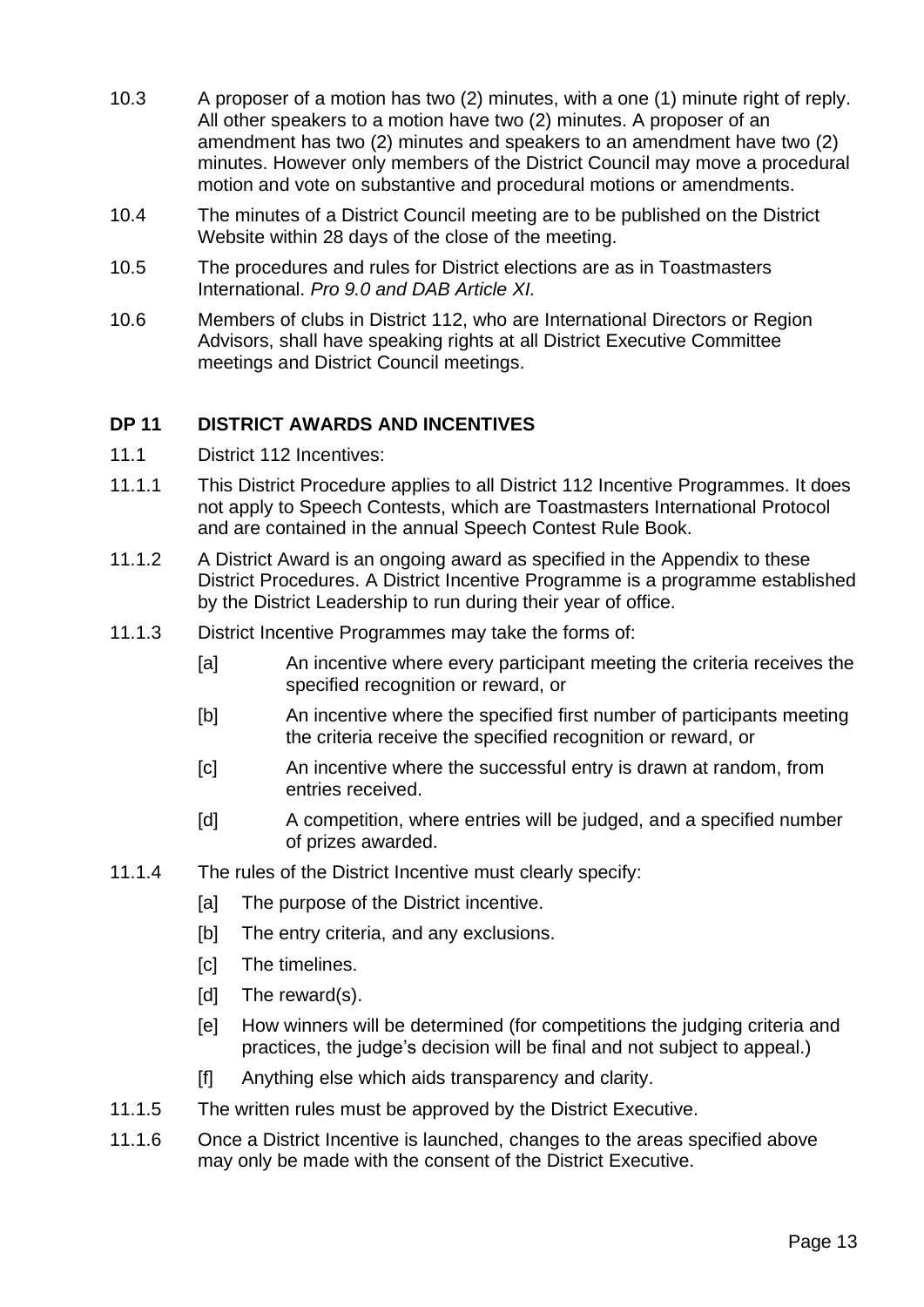- 11.1.7 Prizes or rewards for District Incentives must meet the criteria specified in Toastmasters International *Pol 8.4 and Pro 8.4*. (8) or have specific prior approval from WHQ. Appropriate funding must have been provided for in the District Budget.
- 11.1.8 A District Incentive will come under the auspices of one or more senior District Officers. To ensure that clubs, which a District Officer is a member of are not disadvantaged, and to avoid the perception of a conflict of interest, where their club qualifies for or enters the District Incentive, (except in situations covered in 11.1.3 [a] above), the District Officer is recused, and the District Director appoints an independent person to determine the successful entries.
- 11.1.9 For District Awards the procedure in clause 11.1.8 also applies for District Officers other than the Immediate Past District Director.

#### **DP 12 FINANCE**

- 12.1 The following supplement the provisions of Toastmasters International Pol 8.4 & Pro 8.4 and are to be read in conjunction with those provisions.
- 12.2 All District bank accounts are to be held at the same bank. The bank is to be designated by the District Executive. Divisions and Areas will not have separate bank accounts. Conference committees will be allocated a District account by the Finance Manager and may not establish separate bank accounts.
- 12.3 Approval and Disbursements:
- 12.3.1 Prior to the item being submitted to the District Director and Finance for approval and payment the following preliminary approvals are required:
	- (i) By the Division Director, for expenses relating to Division and Area Conferences/Speech contests as well as Division and Area Council meeting costs.
	- (ii) By the Program Quality Director, for expenses relating to Education and Training.
	- (iii) By the Conference Committee Chair, for expenses and refunds relating to the conference.

#### **All other expense claims (including travel) go direct to the District Finance Manager.**

- 12.4 Conference Treasurers are to have read only access to online bank statements. They shall receive regular updates from the District Finance Manager on their budget.
- 12.5 The Finance Manager is to provide each Division Director with an indicative Division Budget by the  $15<sup>th</sup>$  of July and any updates once the overall District budget is approved by the District Council. Division Directors are responsible for managing the budget items as specified in Sub Clause 12.3.1 (i). Additional Divisional level expenditure may be authorised by the District Trio.
- 12.6 Bank Account ownership and signing authority.
- 12.6.1 The District Director, Program Quality Director, Club Growth Director and Finance Manager will be the owners of all District Accounts.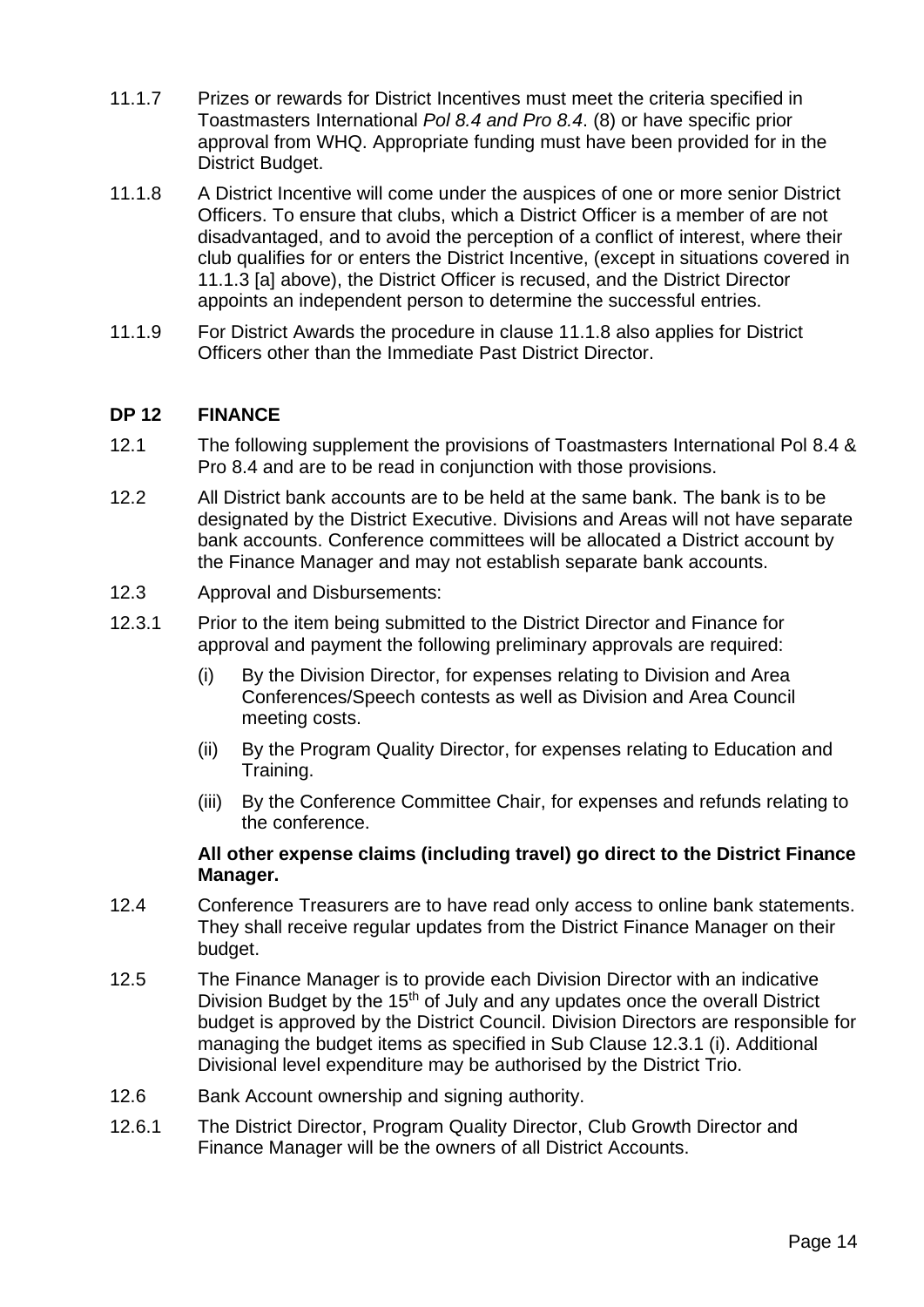- 12.6.2 Except as provided in 12.6.3 below, all District Accounts shall have signing authority vested in any two of the following officers jointly signing: District Director, Program Quality Director, Club Growth Director and Finance Manager.
- 12.6.3 The District Director has the sole authority to make disbursements from the "Debit Card Account" (003) which can only be used for items where payment by Debit Card is required. In addition to the controls specified by the Toastmasters International Governing Documents, any transfers to this bank account from the operating account require the approval of the District Finance Manager and one of the Program Quality Director or Club Growth Director.
- 12.7 From time to time the District Director shall specify at a District Executive Committee meeting the travel reimbursement rate per kilometre for internal travel on Toastmasters business by District Officers and District Field Officers using private cars. The amount shall not exceed the NZ\$ equivalent of the current US\$ amount as specified by Toastmasters International.
- 12.8 In addition to the Accounting Policies specified by Toastmasters International, the following apply:
- 12.8.1 The budget presented to the semi-annual District Council meeting shall be in NZ dollars and show comparative figures (actual and budgeted) for the previous year, or if this is not possible for specific items, an explanation. Any expenditure item which is more than 25% of total expenditure shall be further broken down into significant components.
- 12.8.2 The annual and half year accounts to be presented to the District Councils shall be audited and/or reviewed as required by Toastmasters International, and applicable New Zealand Law. They shall be in NZ Dollars and include such other details as are required by New Zealand generally accepted accounting practice as prescribed by the External Reporting Board and the Charities Act 2005.
- 12.9 By the first of July each year the District Director shall issue notes to all District Officers and Field Officers covering the procedure for expense claims and what expenses are claimable, with reference to the appropriate Toastmasters International Policy, Protocol or District Procedure and any applicable criteria.
- 12.10 In addition to the travel expenses covered in Toastmasters International Policies and protocols, the District shall specifically budget for other travel as follows:
- 12.10.1 The attendance by the District Parliamentarian at meetings of the District Council and District Executive meetings.
- 12.10.2 The attendance by any other person considered necessary by the District Director at meetings of the District Council or District Executive Committee.
- 12.11 All expense claims must be made on the current official District 112 Expense Claim Form available from the District 112 website. Travel claims must clearly specify the event which the travel was for. All expense claims must be accompanied by a GST receipt, except for: Travel by private motor vehicle; or other expenditure where the vendor was not registered for GST (this must be noted on the expense claim).
- 12.12 In recognition of the office held, the District Director when attending the District Conference shall be entitled to full reimbursement of District conference registration, meals and accommodation based on the single conference room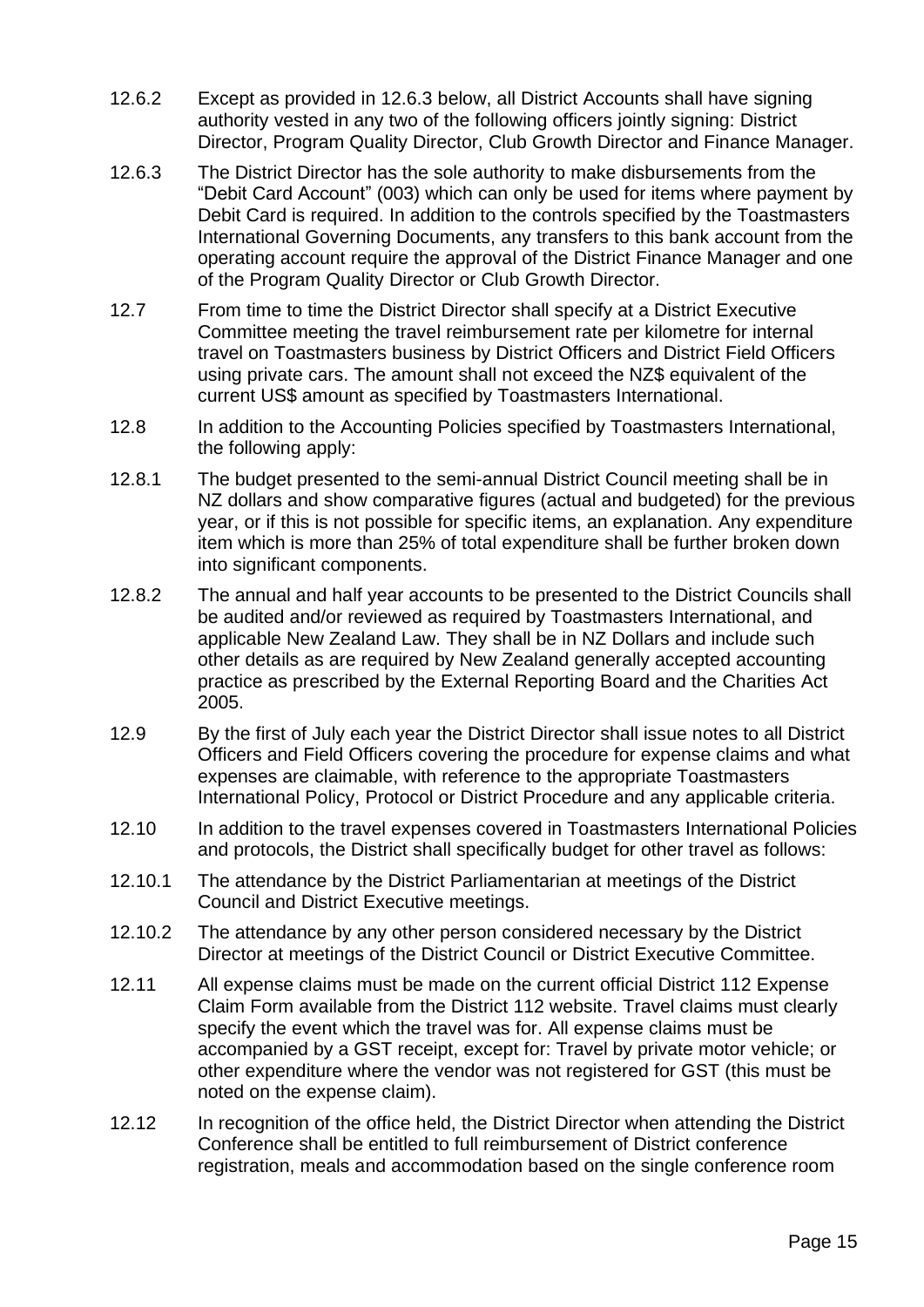rate when travelling alone or the double room rate when accompanied by a partner. This shall be a District expense.

- 12.13 The costs of recording the District final of the International Speech contest are a district expense, and not covered by conference registrations.
- 12.14 When attending the Annual District Conference in their official capacity, an International Officer, or International Director Region 12, shall be entitled to full reimbursement of conference registration/conference meals, transportation and accommodation based on the single conference room rate when travelling alone or the double conference room rate when accompanied by partner, provided that these are not reimbursed by Toastmasters International.

#### **DP 13 INTERNATIONAL**

- 13.1 The District will budget and pay for the District Director, Program Quality Director and Club Growth Director to attend the Toastmasters International Senior Officer physical training events and the International Convention, as provided for in the current Toastmasters International *Pol 8.3 (Section 2)*
- 13.2 This District expects the District Director, Program Quality Director and Club Growth Director to attend the Open Board of Directors meeting, the Annual Business meeting, the Candidates showcase, any other Convention events specified by either the District Director or Immediate Past District Director and to interview all candidates for the Board of Directors and Second Vice President. Reimbursement as provided above is dependent on this.
- 13.3 In all cases reimbursement is dependent on receipts being provided. The reimbursement of expenditure as covered in sub-clauses 1 and 2 shall be made as soon after the expense was incurred as practical. Note that no payments may be made in advance.
- 13.4 When District 112 makes Distinguished, Select Distinguished, President's Distinguished or Smedley Distinguished in the District year immediately preceding the International Convention, the District will budget and pay for the Immediate Past District Director to attend the full Toastmasters International Convention, as provided for in the current Toastmasters International Pol 8.3 (Section 2).
- 13.5 On their return from the International Convention the District Director shall provide a written report to the District Council members.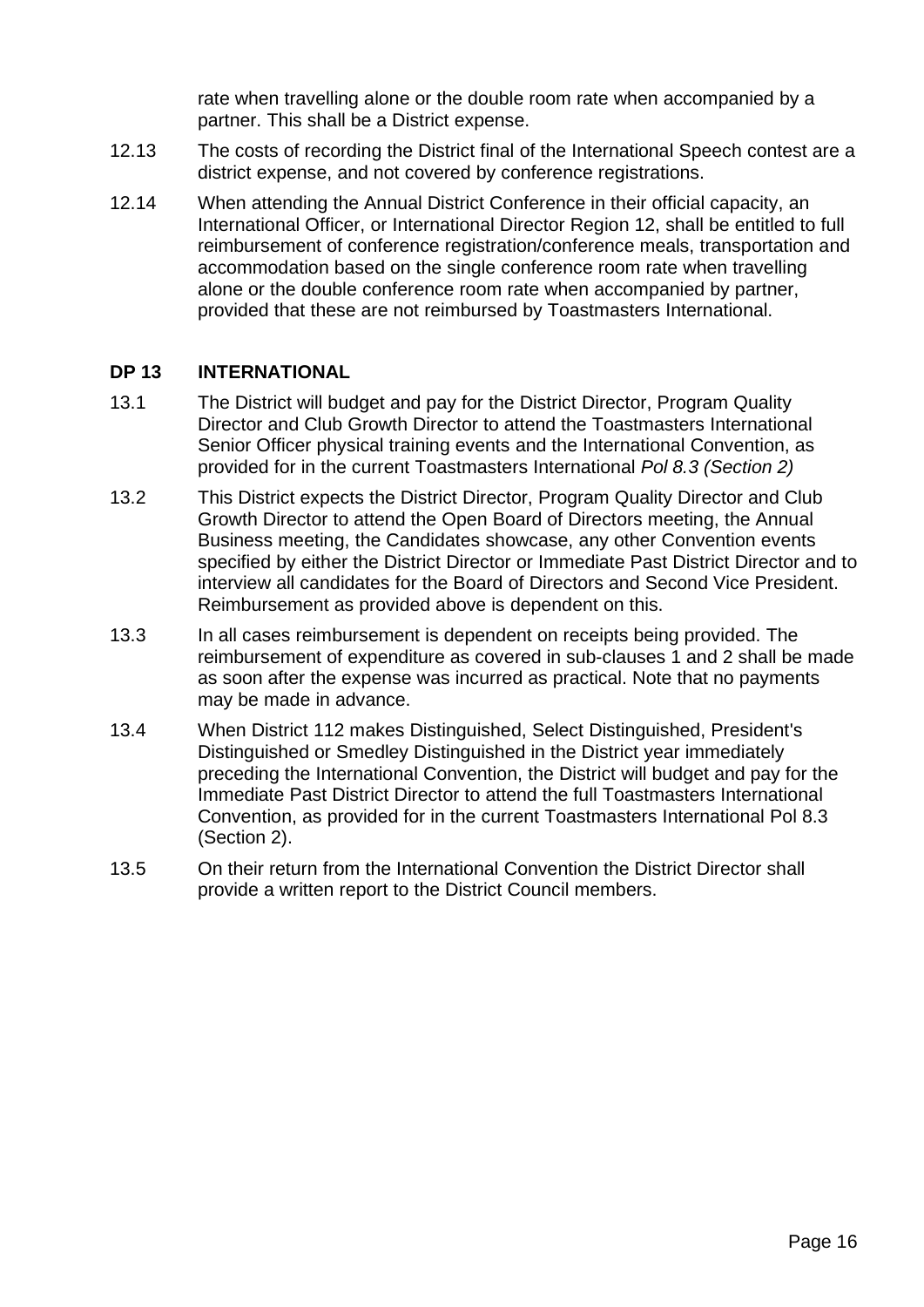# **PART C District Awards**

The District Awards are specified in DP 14 below.

#### **DP 14 District Award Criteria**

The award criteria are in DP 14.4

- 14.1 The District Trophies to be presented at the District Awards event (DP 2.6) by the Immediate Past District Director are:
	- 1. The Warwick Lowndes Cup for The Outstanding Division Director Of The Year.
	- 2 The Len Jury Cup for the Outstanding Area Director of the Year.
	- 3 The Chrissy Meyer Cup for District Toastmaster of the year.
	- 4 The Laurel Francis Cup for Club Coach of the Year.
	- 5 Murray Coutts Cup for Outstanding Division.
	- 6 Kingsley Moody Shield for Club Public Relations.
	- 7 District 112 Citations
	- 8 Club Leadership Excellence Awards.
	- 9 Toastmasters International Distinguished Division and Distinguished Area Awards if received in time. Otherwise, the IPDD is responsible for getting these to the past District officers.
- 14.2 Presentations which occur either at the District Awards event, the District Conference, Division Conferences or otherwise as determined by the District Director are:
	- 1 Distinguished Toastmaster
	- 2 Triple Crown
	- 3 Long Service Awards
- 14.3 Presentations which occur at the in-person District Conference:
	- 1 District 112 Citations
	- 2 O'Leary-Wightman Shield for attendance
- 14.4 Some awards have D112 ribbons. Brand Approval was given, subject to the following:
	- i. The font on ribbons is Arial.
	- ii. The ribbon size is 250 mm X 60 mm.
	- iii. The Toastmaster International Logo is in Black
	- iv. The Conference Committee selects the colour of the Conference Attendance Ribbon
	- v. The IPDD selects the colour of the other ribbons.

The wording for the ribbons is specified in the award criteria below.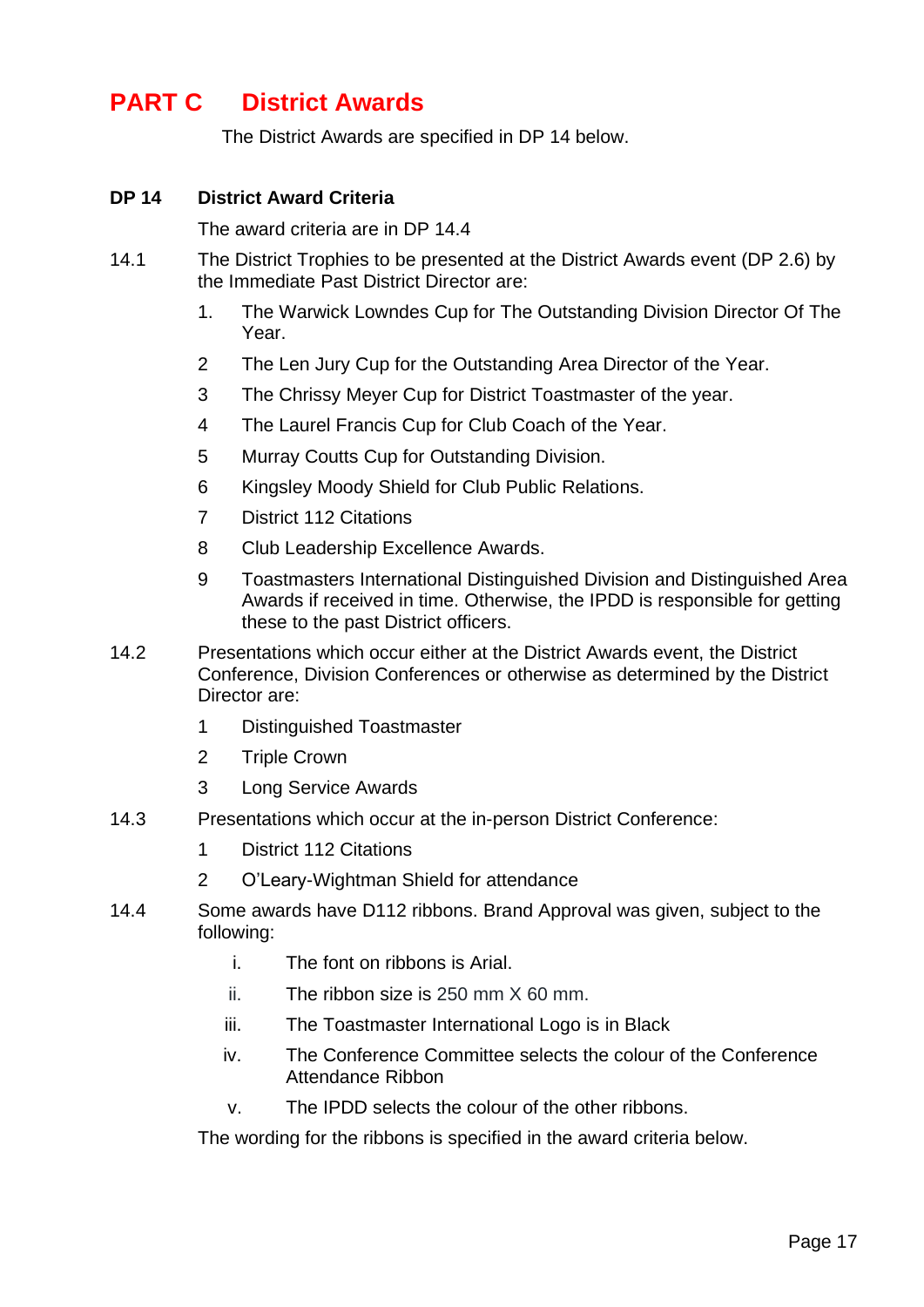#### 14.5 Award Criteria

#### **The Warwick Lowndes Cup For The Outstanding Division Director Of The Year**

Responsibility & Criteria: Immediate Past District Director's discretion having taken into account the Division Directors contribution to the District and the development of their Division.

Award Type: A perpetual District Cup and a personal TI Trophy provided by the District

#### **The Len Jury Cup for the Outstanding Area Director of the Year**

Responsibility & Criteria: Each Immediate Past Division Director awards a Division Area Director of the year, and these become the finalists for the District award. (Note: The Division award criteria are a division matter). In addition, the past Program Quality Director and the past Club Growth Director may each nominate one finalist. The Immediate Past District Director selects from list provided

Award Type: A perpetual District Cup and a personal TI Trophy provided by the District

#### **The Chrissy Meyer Cup for District Toastmaster of the year**

Responsibility & Criteria: This award recognizes one member whose educational accomplishments, club service, dedication and enthusiasm are exceptional.

Entry Criteria: A member must be nominated by another member, using the current TI District Outstanding Toastmaster of the Year form. This is available from the TI website. Completed applications MUST BE with the outgoing District Director by 31<sup>st</sup> July

Up to five finalists are determined by the previous year's trio (DD, PQD, CGD). The Immediate Past District Director then selects the winner from the finalists.

Candidates must be a financial member, of a Club in District 112, at the time of application and presentation.

Only achievements in District 112 for the Toastmasters year, beginning 1<sup>st</sup> July and ending 30th June will be considered. Achievements outside of this period will be disregarded.

Where a claim cannot be verified from Toastmaster International data, evidence needs to be supplied.

Members who belong to multiple District 112 Clubs can combine their achievements (considered to be in the interest of this District). To avoid double credit only activities which do not count towards an educational award gained in that year may be counted.

Any Toastmaster who has received this award three times (consecutively or otherwise in District 112) is not eligible. They shall receive a permanent plaque which details the years in which the award was earned.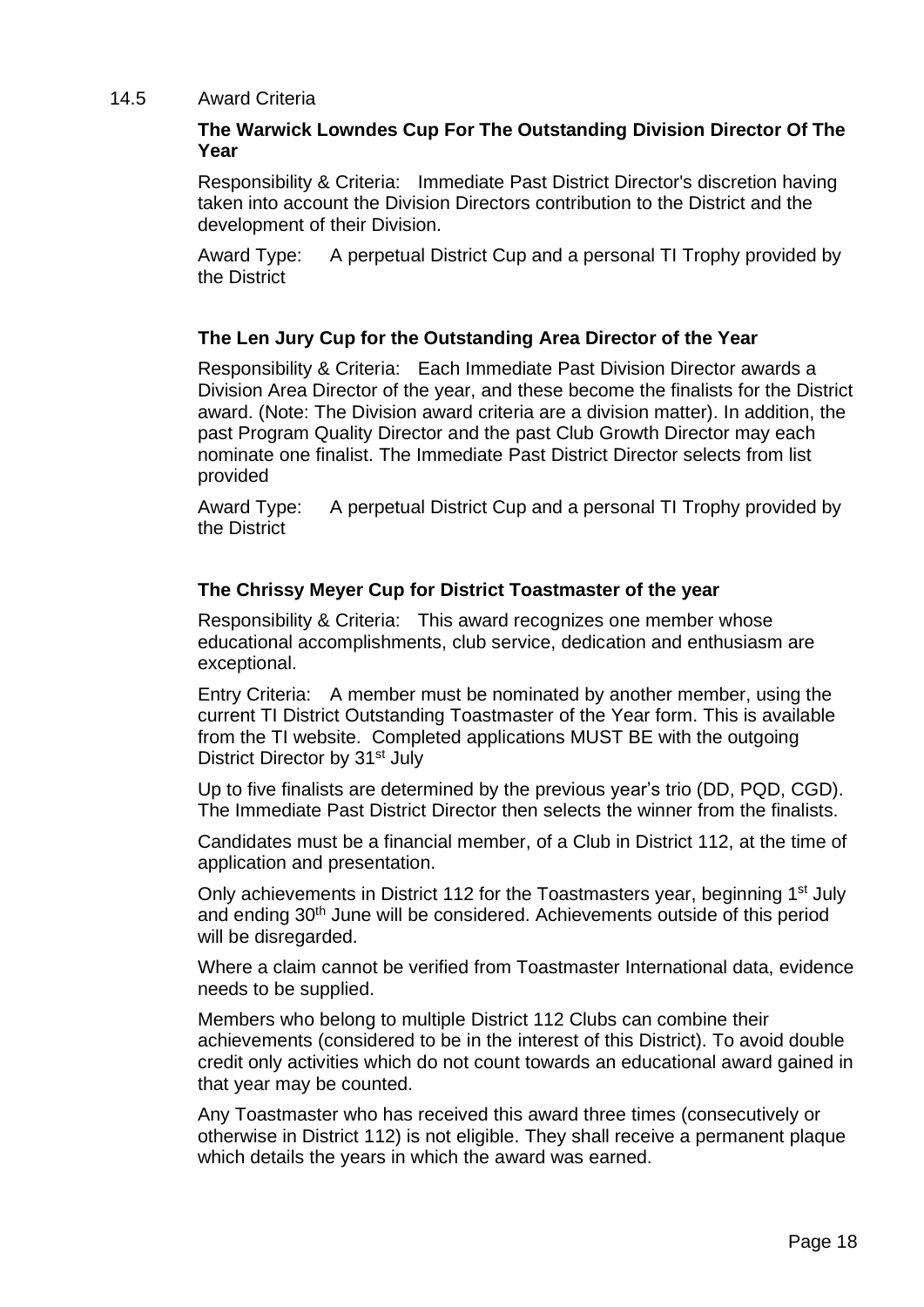Award Type: A perpetual District Cup and a personal TI Trophy provided by the District

#### **The Laurel Francis Cup for Club Coach of the Year**

Responsibility & Criteria: Determined by the outgoing trio. There are three parts of the nomination:

| Part A | Statistically based (source is the TI reports) |  |  |
|--------|------------------------------------------------|--|--|
|        |                                                |  |  |

| Area                                                                                                                        | <b>Available Points</b>                                                    | <b>Points Claimed</b> |
|-----------------------------------------------------------------------------------------------------------------------------|----------------------------------------------------------------------------|-----------------------|
| Club has achieved Charter Strength<br>(20 members with only 3 Dual<br>members)                                              | 15                                                                         |                       |
| Club has achieved Distinguished Club<br>Status.                                                                             | 12 points for PDC, 8<br>points for SDC, 5 points<br>for Distinguished      |                       |
| New growth in membership.                                                                                                   | New increase multiplied<br>by $3$                                          |                       |
| Education awards registered with TI by<br>the club (except those for the Coach)                                             | 2 points per award.                                                        |                       |
| Club Officers attended Club<br>Leadership Training (either round)                                                           | 2 points per club officer. 5<br>points if an officer<br>attended COT 1 & 2 |                       |
| Club has a full committee going into<br>the new Toastmaster year (a member<br>holding two offices is counted only<br>once.) | 2 points per officer                                                       |                       |
| <b>Total Points Claimed</b>                                                                                                 |                                                                            |                       |

**Part B** Area Directors Visit Reports for the club during the year.

- **Part C** Based on a Narrative Covering:
	- (i) The Club Success plan, how well it was implemented (and adapted if required).
	- (ii) Membership building initiatives undertaken.
	- (iii) Any other matters, indicating that the Club coach is deserving of this award. E.g., Their level of personal contribution to the club, including attendance.

Nominations may be made either by the Club President, Area Director or Division Director. Where there are two club coaches assigned the award may be to one or both club coaches. The nomination must be received by the outgoing Club Growth Director no later than 31<sup>st</sup> July.

Award Type: A perpetual District Cup and a personal TI Trophy provided by the District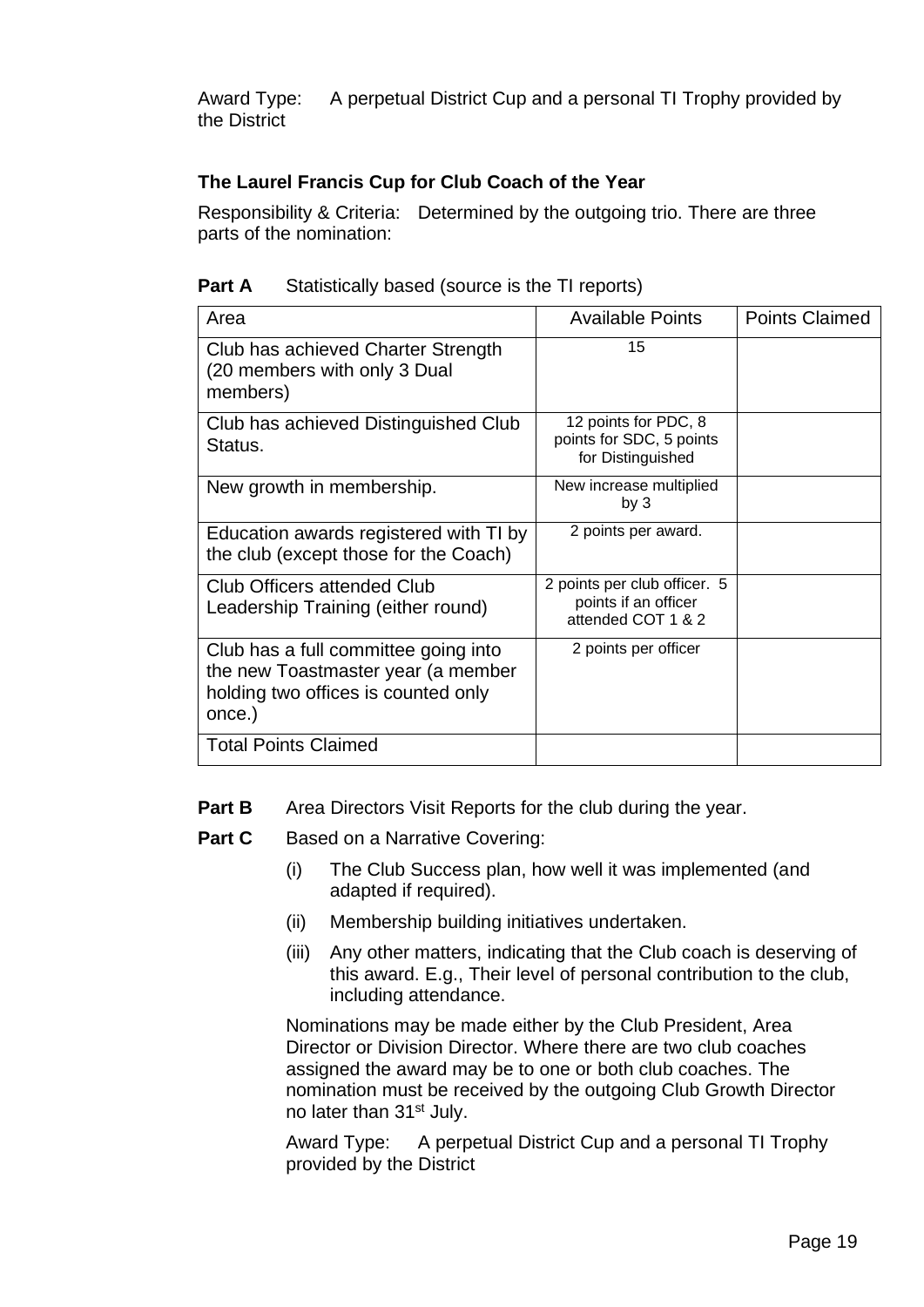#### **Murray Coutts Cup for Outstanding Division.**

Responsibility & Criteria: This award recognises the Division which made the greatest contribution to the District achieving its goal of Distinguished Status. This award is different to the Division Director of the year and is the sum of the achievements by the clubs and the District officers.

The award is determined by the immediate past trio on the end of year TI reports and the following criteria:

- Percentage growth in the Division's Membership Payments over the previous year.
- Percentage growth in the number of paid clubs in the Division over the previous year.
- The Divisions Retention percentage (the formula is: Membership at year end divided by the sum of the membership at beginning and the number of new members).
- The percentage attendance by the Divisions Director and Area Directors at District Officer Training (all DOTs during the year and based on a full roster of officers)

The Division must have been distinguished or better, to be considered for this award

Award Type: A perpetual District Cup, plus a ribbon for the Division Banner. The wording is

**DISTRICT 112 OUTSTANDING DIVISION OF THE YEAR**

**20xx – 20xx**

**Division X**

#### **Kingsley Moody Shield for Club Public Relations**

Responsibility & Criteria: Entries are digital and made by either a Club or a District officer to the IPDPR Manager by 31<sup>st</sup> July. The Criteria are innovation and effectiveness and impact on the club membership. The award is determined by the IPDPR Manager, IPPQD and IPCGD.

The winning entry and any meritorious entries are added to the District Website, as ideas for other clubs. This award replaces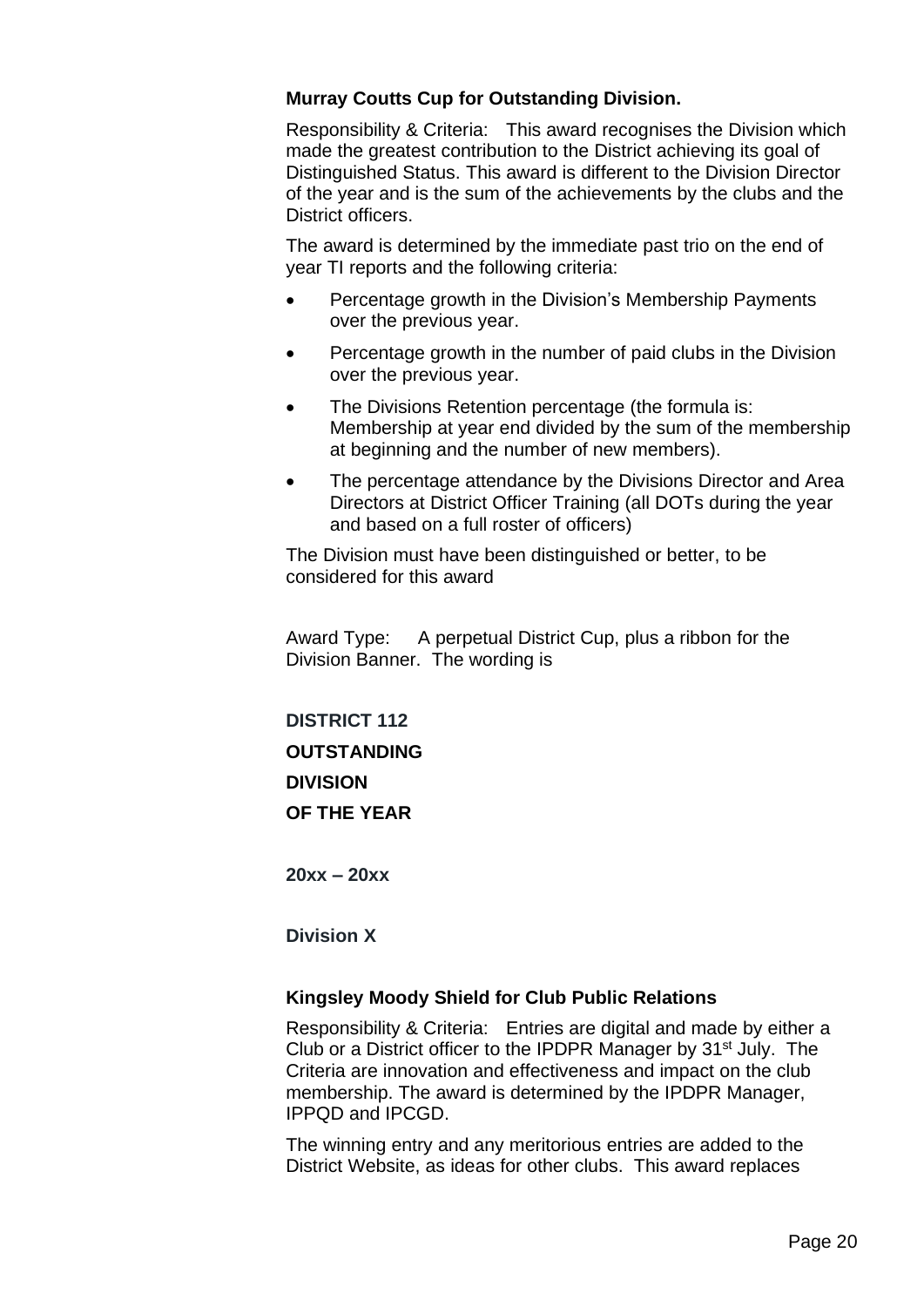former District 72 separate awards for club, bulletins, websites, and community service.

Award Type: A perpetual District Shield and a ribbon for the club banner. The wording on the ribbon is

#### **DISTRICT 112**

**CLUB PUBLIC RELATIONS AWARD**

**20xx-20xx**

#### **O'Leary-Wightman Shield for attendance**

Responsibility & Criteria: This award is formula based and is the responsibility of the current Club Growth Director. The formula is the number of club members attending the conference as a percentage of the club membership; multiplied by the distance from the club's meeting venue to the conference venue.

- Attendance at a District Conference is based on the number of full registrants (i.e., not one day registrants) in attendance. The information is provided by the Conference Registrar.
- Clubs need to be in good standing and the membership is the paid membership as at the Toastmasters International District membership list one week prior to Conference.
- Any District Officers in the club are excluded from the registrations and from the club membership for this calculation.
- The club's meeting location is as listed on the Toastmasters International website.

Award Type: A perpetual District Shield and a ribbon for the club banner. The wording on the ribbon is

**DISTRICT 112**

**BEST DISTRICT CONFERENCE ATTENDANCE BY A CLUB**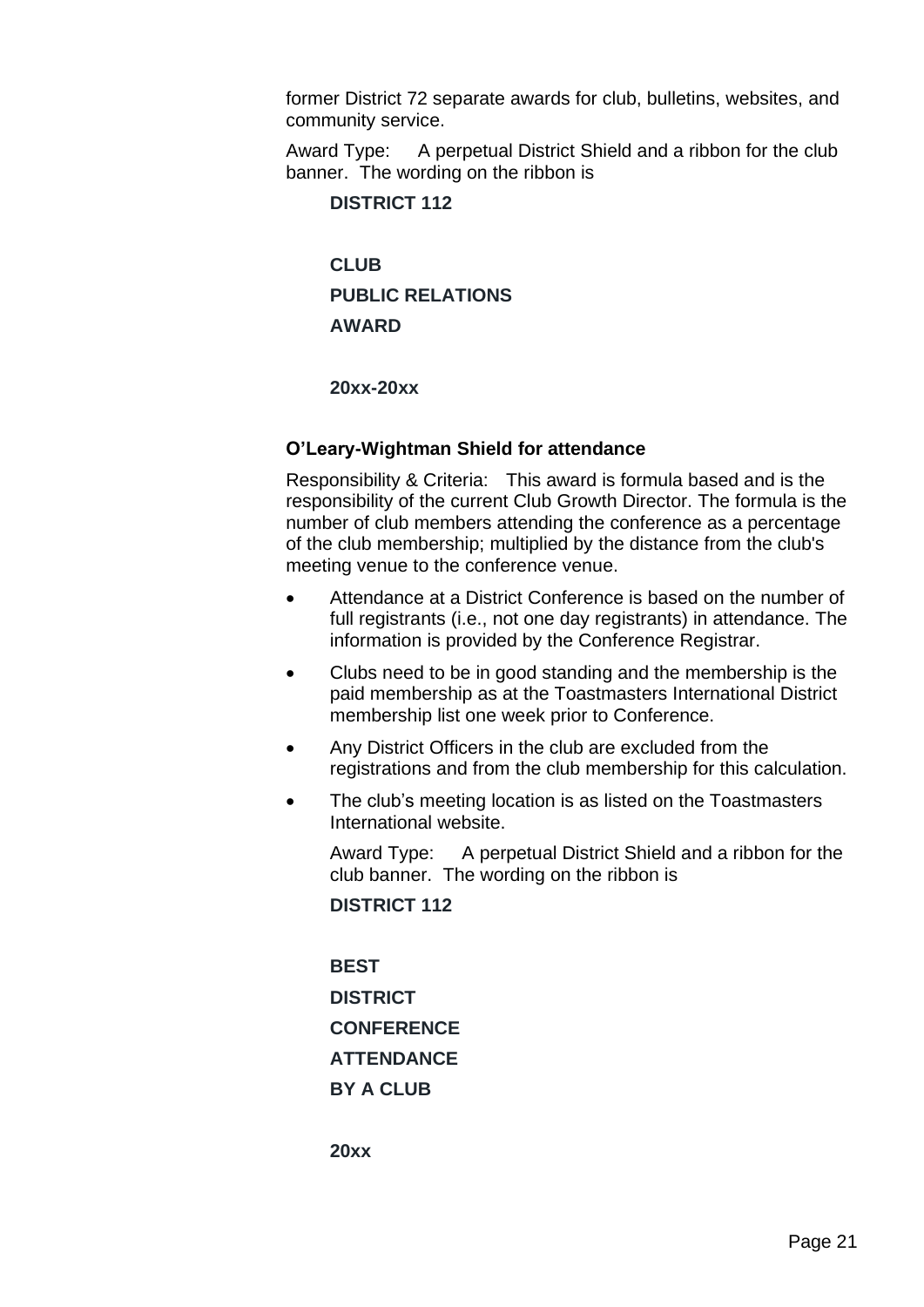#### **District 112 Citations**

These are presented at the May District Conference.

Responsibility & Criteria: Nominations may be made by any current or past Club President or District Officer and must be received by the District Director by 15<sup>th</sup> April. The awards are determined by the current trio (DD, PQD, CGD), who separately vote as follows

- 5 points for the most deserving nominee
- 4 points for the next most deserving nominee
- 3 points for the next most deserving nominee
- 2 points for the next most deserving nominee and
- 1 point for the next most deserving nominee

Award Type: A TI Scroll plaque to be kept by the recipient. The wording on the scroll is "In recognition of his/her outstanding contribution to Toastmasters in New Zealand.

Background: Whilst the District 'Toastmaster of the Year" award recognises achievement in the previous Toastmasters year (only), there is a need to recognise members who make an ongoing contribution to Toastmasters in New Zealand over several years. Some become familiar faces at District level, but some work away in the background at Area or Division level. This is the District equivalent of the Toastmasters International Presidential Citation.

The District 112 Citations are presented to deserving members of our organization each year to acknowledge outstanding Toastmasters who have made contributions to their Club/s Division and District as well as the organization, usually over several years. Contributions in D72 before the reformation are included.

The number of District 112 Citations to be awarded each year are determined by the current year's trio (DD, PQD, CGD) having cognisance of this being a prestigious award to be sparingly given.

Past recipients of this D112 award are ineligible.

#### **Long Service Awards**

Responsibility & Criteria: Responsibility of the Club Growth Director

Award Type: A TI standard plaque to be kept by the recipient. The wording on the scroll is "In recognition and appreciation of 25+ years membership".

Background: If a recipient does not attend the event, then the award is presented by a Senior District Officer at the member's Division Conference, or in special cases (approved by the District Director) at the recipient's club.

#### **Distinguished Toastmaster**

Responsibility & Criteria: A TI Educational award. The Program Quality Director arranges the ceremony and introduces each recipient, reading material provided by the recipient. The District Director makes the presentation.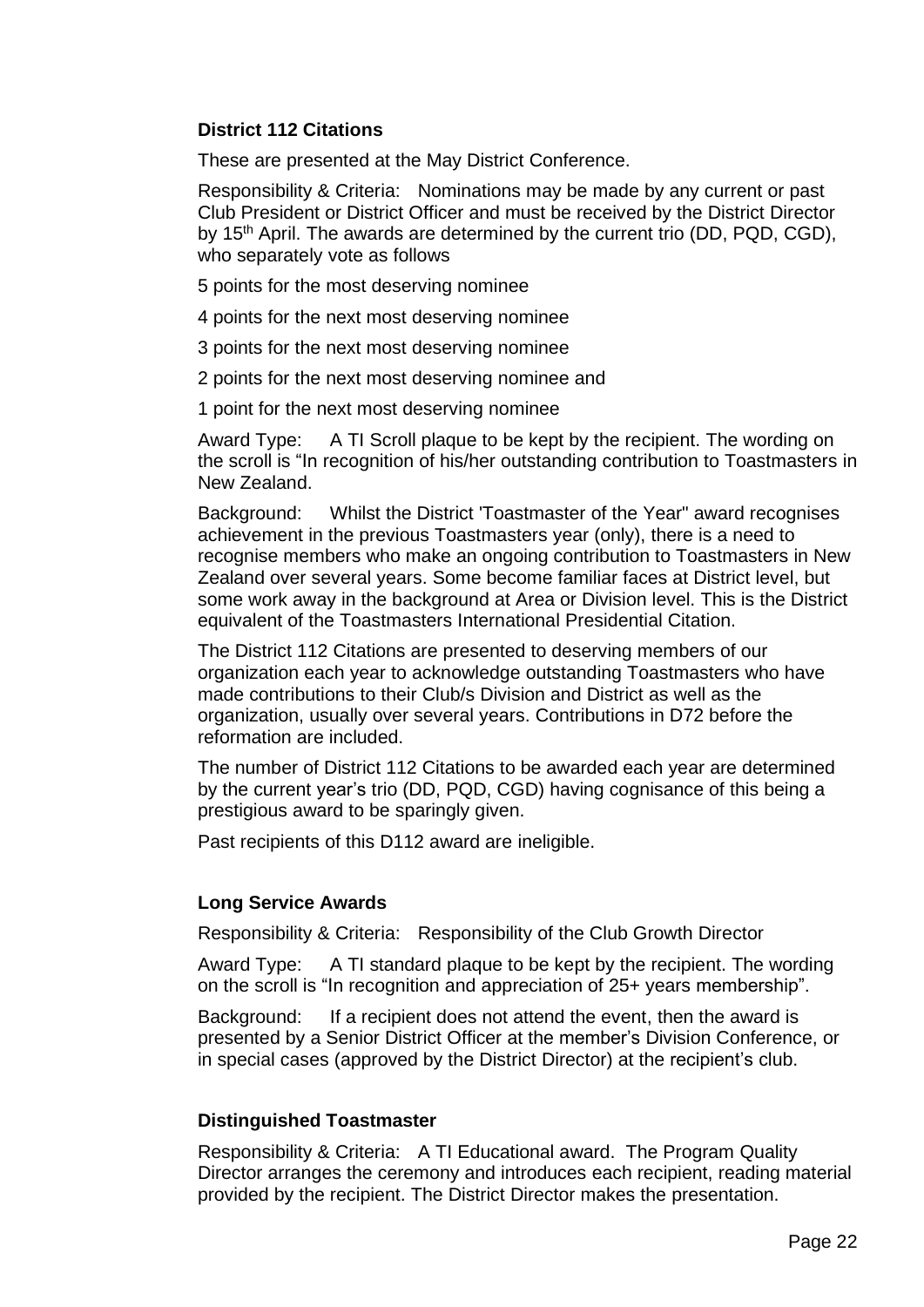Award Type: The TI plaque is brought by the recipient for the formal presentation. If presented at the District Awards event or a District conference the recipient receives a DTM Medal, provided by the District.

#### **Triple Crown**

Responsibility & Criteria: Responsibility of the Program Quality Director. The criteria are that the member has achieved three or more educational awards during the same Toastmasters Year as listed on the Toastmasters International Triple Crown report on the Toastmasters International Dashboard.

Notes:

- [a] The same level completions from two or more different paths also qualify.
- [b] There is a limit of one Triple Crown pin, per individual in each Toastmasters year. There is no limit on awards in subsequent years.
- [c] Presentations are made by either the District Director, Program Quality Director or Club Growth Director. A presentation may be made by another District officer with the prior approval of the Program Quality Director.

#### 14.6 **Contests**

The District Contests are as specified in DP 3.2

The Program Quality Director is responsible for the contests and presents the awards.

- 14.6.1 The Winners receive the District 112 perpetual Cup (refer to DP 14.5), Toastmasters International first place Certificate and a TI trophy to keep.
- 14.6.2 The Second Placed Contestants receive the Toastmasters International second place Certificate and a TI trophy to keep.
- 14.6.3 The Third Placed Contestants receive the Toastmasters International third place Certificate and a TI trophy to keep.
- 14.6.4 **Table Topics Contest** The John Fauvel Cup
- 14.6.5 **Evaluation Contest** The Joan Hook Cup
- 14.6.6 **Humorous Speech Contest -** the Alun Chisholm Cup
- 14.6.7 **International Speech Contest -** the Toni Sharp Trophy
- 14.7.1 **Club Leadership Excellence Awards**

Responsibility & Criteria: Awarded to every club which has achieved Presidents Distinguished Club for the last three consecutive years. The wording on the ribbon is

DISTRICT 112

CLUB

LEADERSHIP

EXCELLENCE AWARD

20xx - 20xx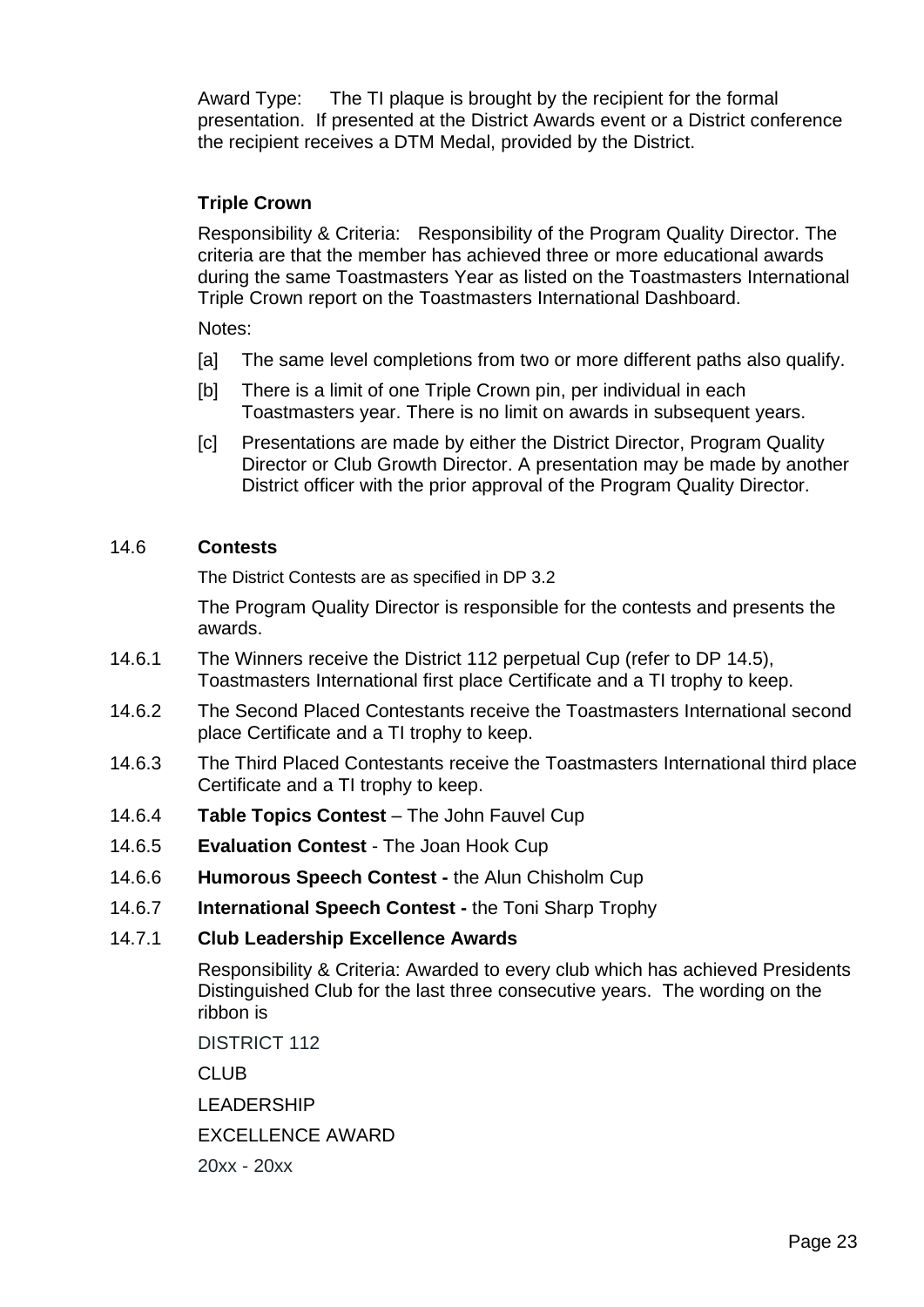#### 14.7.2 **Club Attendance at an in-person District Conference**

Responsibility & Criteria: Awarded to every club which has a member attend the District Conference. The wording on the ribbon is

DISTRICT 112

20xx

Location and theme of the District Conference

#### 14.7.3 **Distinguished Divisions**

When a Division achieves Distinguished Status. They receive a D112 Ribbon for the Division banner. The wording is

**DISTRICT 112**

**PRESIDENT'S DISTINGUISHED DIVISION**

#### **OR**

**SELECT DISTINGUISHED DIVISION**

#### OR

**DISTINGUISHED DIVISION**

**20xx – 20xx**

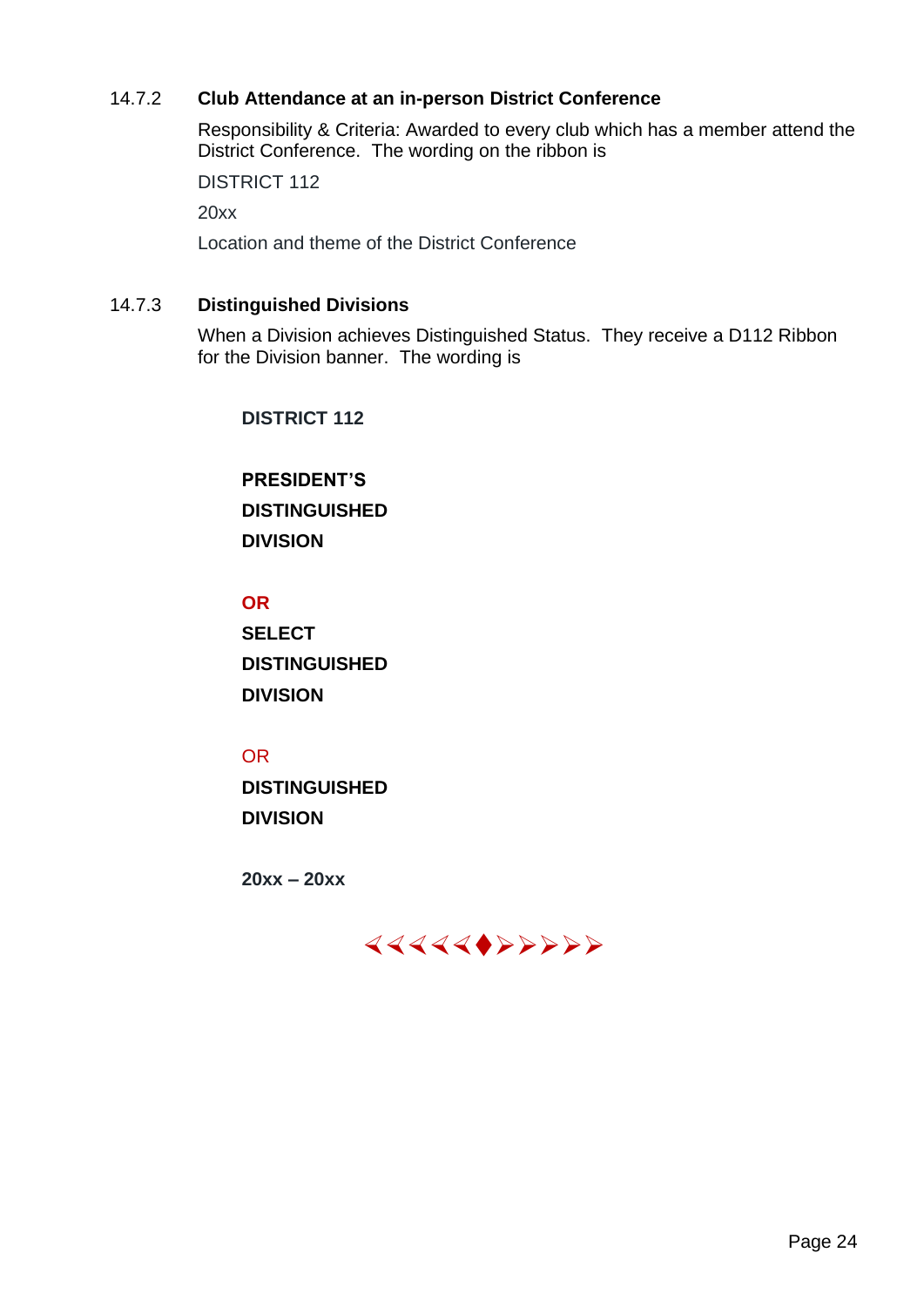#### APPENDIX ONE

*This Appendix relates to Secondary "Ownership" accounts for online resources recognized by District 112*

| <b>Resource</b>                  | <b>Resource</b><br>purpose                                                           | <b>Resource URL</b>             | <b>Username</b>         |
|----------------------------------|--------------------------------------------------------------------------------------|---------------------------------|-------------------------|
| D <sub>112</sub> site<br>domain  | To register the<br><b>District website</b><br>address<br>(d112tm.org.nz)             | www.crazydomains.co.nz          | webmasterd112           |
| D <sub>112</sub> site<br>hosting | To provide<br>resources to<br>operate the<br>District website                        | www.hostinger.com/cpanel-login  | webmaster@d112tm.org.nz |
| <b>Email aliases</b>             | To represent<br>club and district<br>officers via a<br>standardised<br>email address | www.simplelists.com             | admin@d112tm.org.nz     |
| D <sub>112</sub><br>Calendar     | To provide an<br>overview of<br>events in the<br><b>District</b>                     | www.calendarwiz.com/district112 | webmaster@d112tm.org.nz |
| Elementor<br>Pro                 | Page builder for<br>d112tm.org.nz                                                    | my.elementor.com                |                         |
| Crocoblock                       | <b>Additional</b><br>elements for<br>page builder<br>(text ticker)                   | Account.crocoblock.com          | mikejdiggins@gmail.com  |
| YouTube                          | Permanent<br>video storage                                                           | www.youtube.com                 |                         |
| D112 Drive                       | Google Drive<br>account                                                              | drive.google.com                |                         |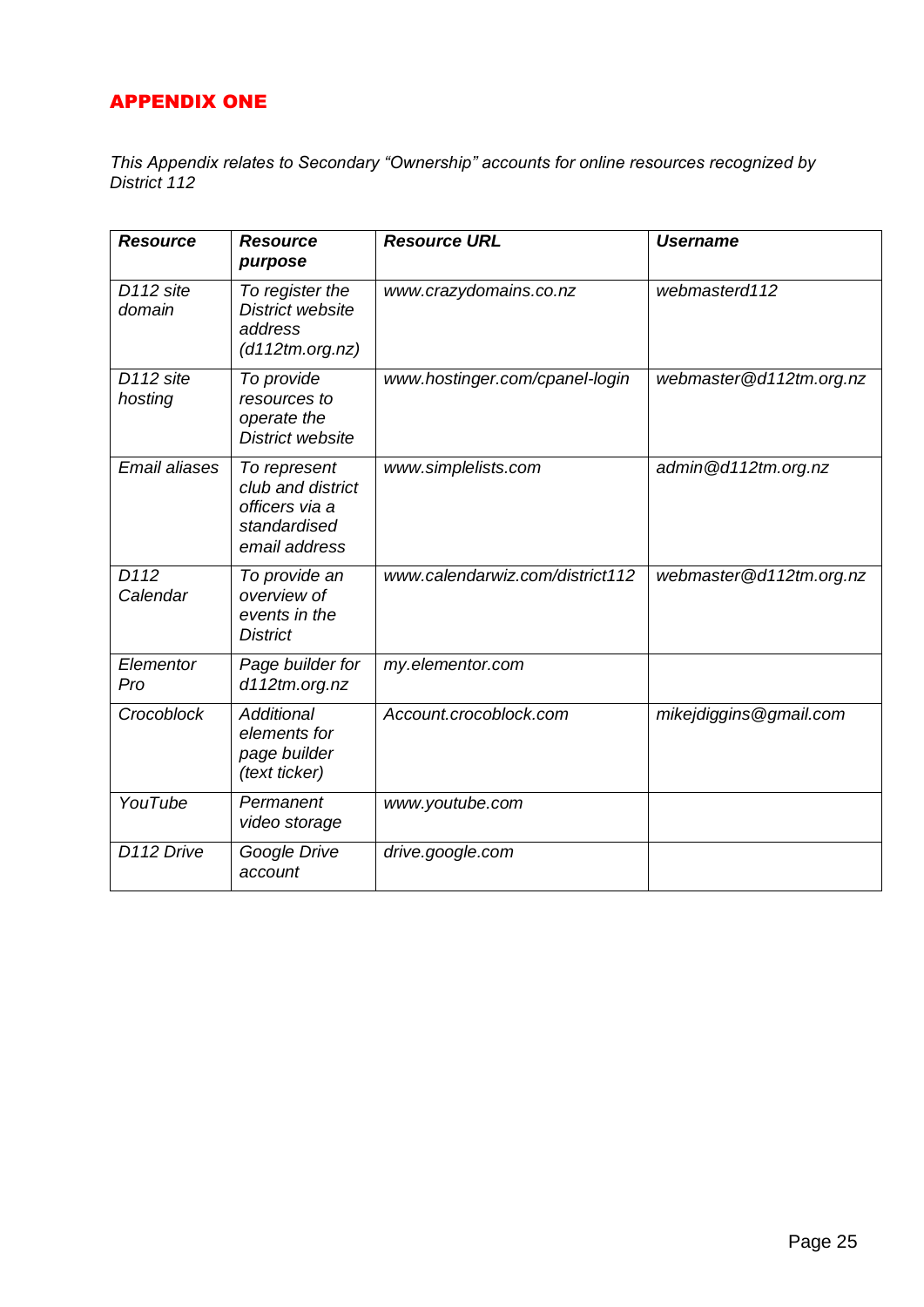#### APPENDIX TWO

## Table Of Additions, Deletions, And Changes

| <b>Date</b>   | <b>Version</b><br>No | <b>District Director</b> | Change(s)                                                                            |
|---------------|----------------------|--------------------------|--------------------------------------------------------------------------------------|
| 1 Jul 2018    | V <sub>1</sub>       | Toni Sharp               | DP adopted by District Executive May 2018                                            |
| 8 Sep 2018    | V <sub>2</sub>       | <b>Toni Sharp</b>        | DP 2.5 Change of wording                                                             |
|               |                      |                          | DP10.2.8 words the District Administration Committee deleted                         |
|               |                      |                          | DP11.11 District Supplies deleted                                                    |
|               |                      |                          | DP 13 added re Parliamentary Procedure guidelines                                    |
|               |                      |                          | Name changes to District 112 Awards                                                  |
|               |                      |                          | Triple Crown Award change of word educational to<br>communication                    |
| 1 Mar 2019    | V <sub>3</sub>       | Toni Sharp               | Template for the Ribbons added as Part 3 of the Appendix.                            |
|               |                      |                          | Triple Crown Criteria changed                                                        |
| 3 Mar 2019    | V <sub>4</sub>       | Toni Sharp               | Updates to DP 9 including moving some items from DP 2                                |
|               |                      |                          | Additional clause to DP 2                                                            |
| 14 Jun 2019   | V <sub>5</sub>       | <b>Toni Sharp</b>        | Switch names on Evaluation and Humorous Trophies                                     |
|               |                      |                          | Addition of DP 14 Accessibility                                                      |
|               |                      |                          | Addition of DP 15 Health and Safety                                                  |
| 28 Sep 2019   | V <sub>6</sub>       | Neil Stichbury           | Updates to DP 15.1.1. and 15.1.3 (a) Health and Safety                               |
| 15 Mar 2020   | V <sub>7</sub>       | <b>Neil Stichbury</b>    | Update to DP2.4 Division Awards                                                      |
|               |                      |                          | Update to DP11.1 and 11.4 Establish a District Debit Card                            |
|               |                      |                          | Update to DP11.2, 11.3 and 11.10 Changes to Approval of<br><b>Expense Claims</b>     |
|               |                      |                          | Update to DP9 Speech Contests                                                        |
|               |                      |                          | Update to District Award Criteria/Triple Crown                                       |
| 13 Sep 2020   | V <sub>8</sub>       | Sharon Kerr-<br>Phillips | Update to DP9.7 and DP9.8 Speech Contests                                            |
| 30 April 2021 | V9                   | Sharon Kerr-             | Changes to DP4.2 and DP4.3 under District Conference                                 |
|               |                      | Phillips                 | Addition to DP5 District Executive and District Manager                              |
|               |                      |                          | Addition of DP4.3.5 under DP4 District Conference                                    |
|               |                      |                          | Addition of DP4.4.3 under DP4 District Conference                                    |
|               |                      |                          | Changes to DP4.3.8 under DP4 District Conference                                     |
|               |                      |                          | Addition of DP6 ADMIN and renumbering                                                |
|               |                      |                          | Changes to DP6.4 Timeframe of reports to District website in<br>line with TI changes |
|               |                      |                          | DP5.3 and DP5.4 be combined into new procedure and<br>renumber DP5                   |
|               |                      |                          | Addition to DP10 1 e. Speech District Awards and Incentives                          |
|               |                      |                          | Change to DP11 Finance Delete DP11.6                                                 |
|               |                      |                          | Addition of DP 15.1.2 under DP15 Health and Safety                                   |
|               |                      |                          | Additional wording to Appendix District Award Criteria Long<br>Service Awards        |
|               |                      |                          | Deletion of previous criteria under Triple Crown Awards in Part<br>One               |